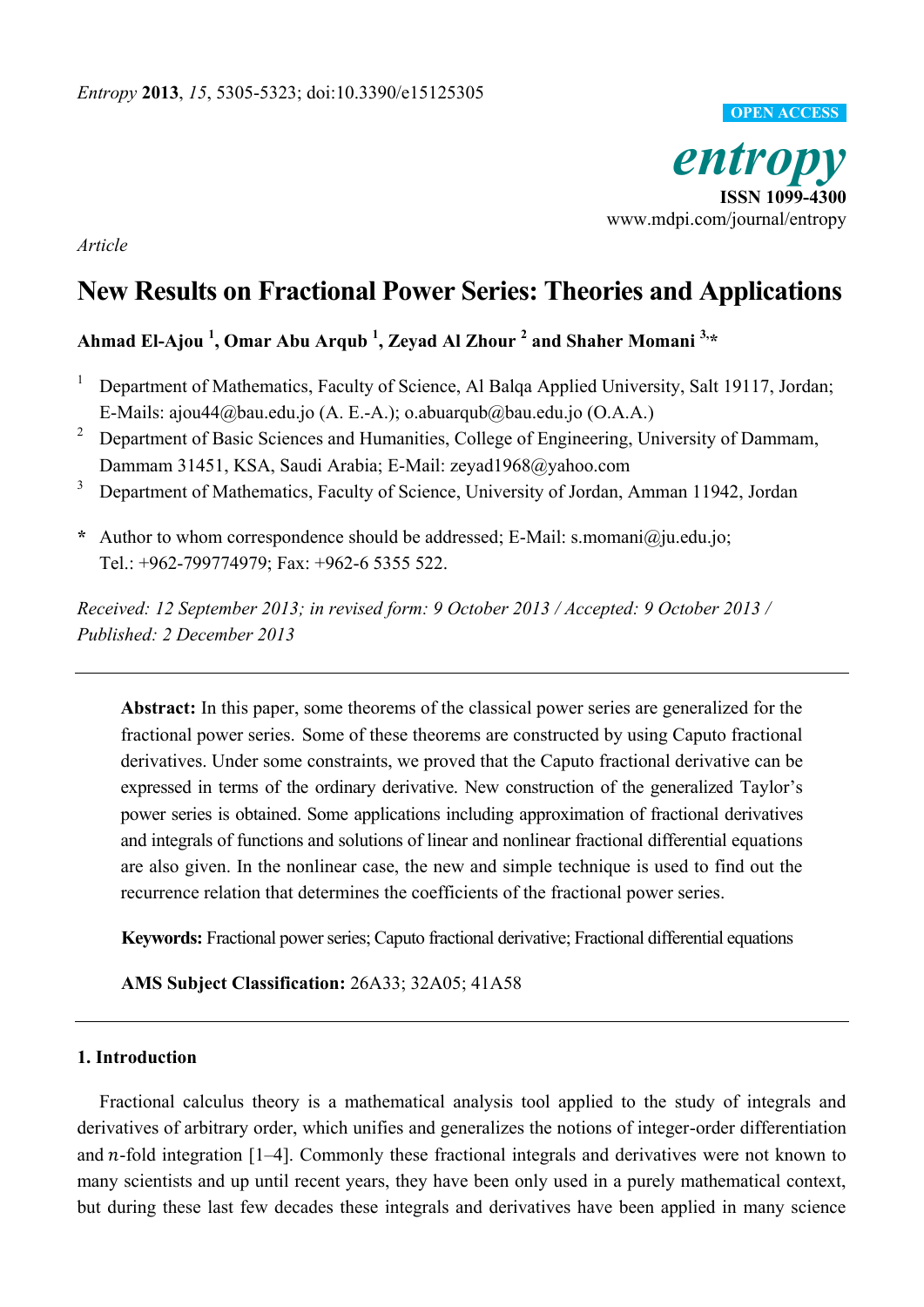contexts due to their frequent appearance in various applications in the fields of fluid mechanics, viscoelasticity, biology, physics, image processing, entropy theory, and engineering [5–14].

It is well known that the fractional order differential and integral operators are non-local operators. This is one reason why fractional calculus theory provides an excellent instrument for description of memory and hereditary properties of various physical processes. For example, half-order derivatives and integrals proved to be more useful for the formulation of certain electrochemical problems than the classical models [1–4]. Applying fractional calculus theory to entropy theory has also become a significant tool and a hotspot research domain [15–24] since the fractional entropy could be used in the formulation of algorithms for image segmentation where traditional Shannon entropy has presented limitations [18] and in the analysis of anomalous diffusion processes and fractional diffusion equations [19–24]. Therefore, the application of fractional calculus theory has become a focus of international academic research. Excellent accounts of the study of fractional calculus theory and its applications can be found in [25,26].

Power series have become a fundamental tool in the study of elementary functions and also other not so elementary ones as can be checked in any book of analysis. They have been widely used in computational science for easily obtaining an approximation of functions [27]. In physics, chemistry, and many other sciences this power expansion has allowed scientist to make an approximate study of many systems, neglecting higher order terms around the equilibrium point. This is a fundamental tool to linearize a problem, which guarantees easy analysis [28–35].

The study of fractional derivatives presents great difficulty due to their complex integro-differential definition, which makes a simple manipulation with standard integer operators a complex operation that should be done carefully. The solution of fractional differential equations (FDEs), in most methods, appears as a series solution of fractional power series (FPS) [36–42]. Consequently, many authors suggest a general form of power series, specifically Taylor's series, including fractional ones. To mention a few, Riemann [43] has been written a formal version of the generalized Taylor series formula as:

$$
f(x+h) = \sum_{m=-\infty}^{\infty} \frac{h^{m+r}}{\Gamma(m+r+1)} (J_s^{m+r} f)(x),
$$
 (1)

where  $J_s^{m+r}$  is the Riemann-Liouville fractional integral of order  $m+r$ . Watanabe in [44] has been obtained the following relation:

$$
f(x) = \sum_{m=-k}^{n-1} \frac{(x - x_0)^{\alpha+m}}{\Gamma(\alpha+m+1)} (\widehat{D}_s^{\alpha+m} f)(x) + R_{n,k}(x), k < \alpha, s \le x_0 < x,
$$
 (2)

where  $R_{n,k}(x) = (J_s^{\alpha+n} \widehat{D}_s^{\alpha+n} f)(x) + \frac{1}{r(s)}$  $\frac{1}{\Gamma(-\alpha-k)} \int_0^{\alpha} (x-t)^{-\alpha-k-1} (\tilde{D}_s^{\alpha})$  $\int_0^{\infty} (x-t)^{-\alpha-k-1} (\tilde{D}_s^{\alpha-k-1} f)(t) dt$  and  $\tilde{D}_s^{\alpha+n}$  is the Riemann-Liouville fractional derivative of order  $\alpha + n$ . Trujillo *et al.* [45] have been introduced the generalized Taylor's formula as:

$$
f(x) = \sum_{m=0}^{n} \frac{\Gamma(\alpha)(x - x_0)^{m\alpha}}{\Gamma((m+1)\alpha)} \left(\widehat{D}_s^{m\alpha} f\right)(x_0^+) + R_n(x, x_0), 0 < \alpha \le 1, s \le x_0 < x,\tag{3}
$$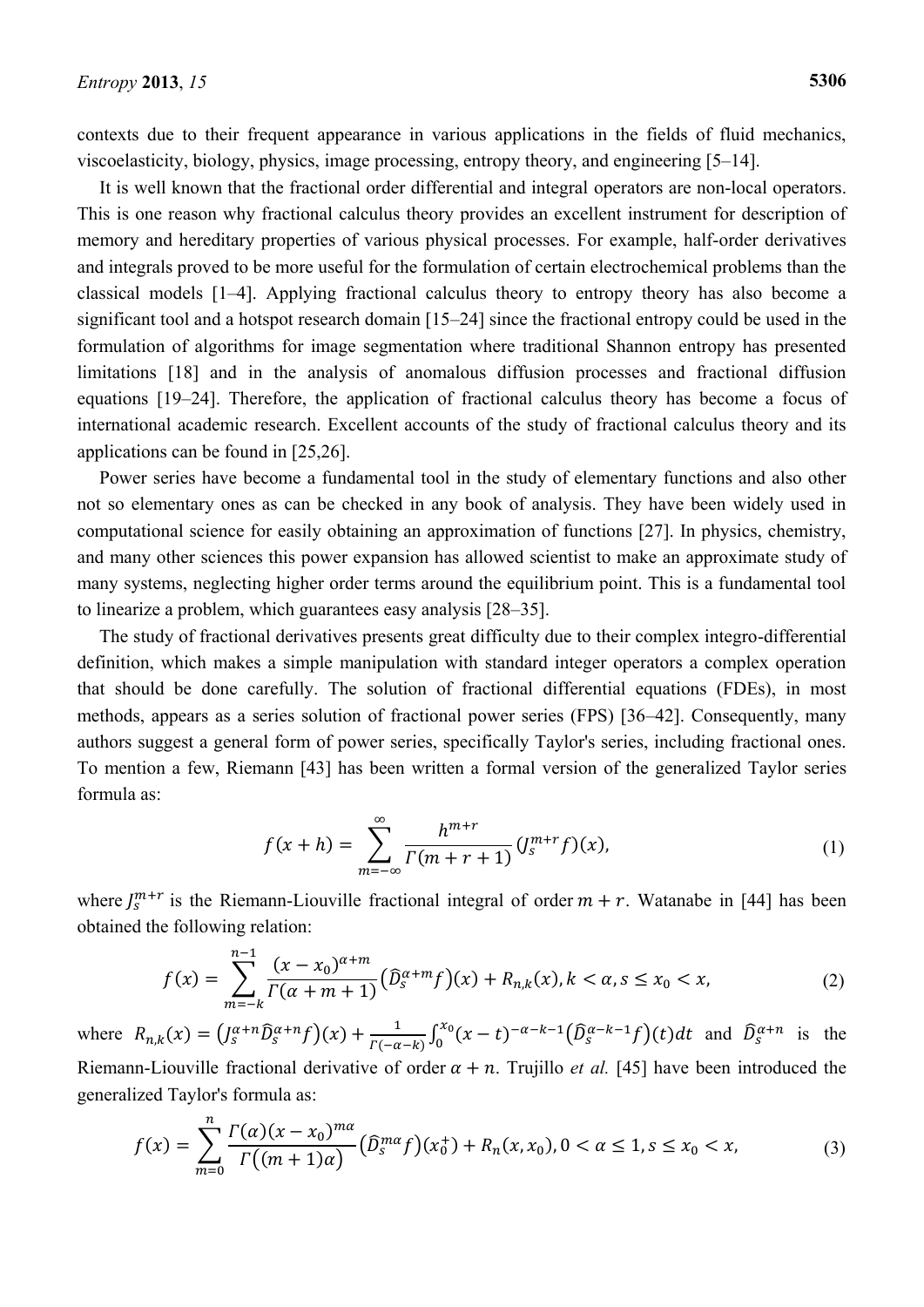where  $R_n(x, x_0) = \frac{(x - x_0)^0}{\Gamma((n+1))}$  $\Gamma((n+1)\alpha+1)\binom{D}{s}$  $\int_{s}^{(n+1)\alpha} f(x) f(x) dx \leq \xi \leq x$ . Recently, Odibat and Shawagfeh [46] have been represented a new generalized Taylor's formula which as follows:

$$
f(x) = \sum_{m=0}^{n} \frac{D_{x_0}^{m\alpha} f(x_0)}{\Gamma(m\alpha + 1)} (x - x_0)^{m\alpha} + R_n^{\alpha}(x), 0 < \alpha \le 1, x_0 < x \le b,\tag{4}
$$

where  $R_n^{\alpha}(x) = \frac{D_{x_0}^{(n+1)\alpha}f}{F(x+1)x}$  $\frac{f(x_0, y_0, y_0)}{f((n+1)\alpha+1)}(x-x_0)^{(n+1)\alpha}, x_0 \leq \xi \leq x$  and  $D_{x_0}^{m\alpha}$  is the Caputo fractional derivative of order  $m\alpha$ . For  $\alpha = 1$ , the generalized Taylor's formula reduces to the classical Taylor's formula. Throughout this paper N the set of natural numbers,  $\mathbb R$  the set of real numbers, and  $\Gamma$  is the Gamma function.

In this work, we dealt with FPS in general which is a generalization to the classical power series (CPS). Important theorems that related to the CPS have been generalized to the FPS. Some of these theorems are constructed by using Caputo fractional derivatives. These theorems have been used to approximate the fractional derivatives and integrals of functions. FPS solutions have been constructed for linear and nonlinear FDEs and a new technique is used to find out the coefficients of the FPS. Under certain conditions, we proved that the Caputo fractional derivative can be expressed in terms of the ordinary derivative. Also, the generalized Taylor's formula in Equation (4) has been derived using new approach for  $0 \le m - 1 < \alpha \le m, m \in \mathbb{N}$ .

The organization of this paper is as follows: in the next section, we present some necessary definitions and preliminary results that will be used in our work. In Section 3, theorems that represent the objective of the paper are mentioned and proved. In Section 4, some applications, including approximation of fractional derivatives and integrals of functions are given. In Section 5, series solutions of linear and nonlinear FDEs are produced using the FPS technique. The conclusions are given in the final part, Section 6.

### **2. Notations on Fractional Calculus Theory**

In this section, we present some necessary definitions and essential results from fractional calculus theory. There are various definitions of fractional integration and differentiation, such as Grunwald-Letnikov's definition and Riemann-Liouville's definition [1–4]. The Riemann-Liouville derivative has certain disadvantages when trying to model real-world phenomena with FDEs. Therefore, we shall introduce a modified fractional differential operator  $D_s^{\alpha}$  proposed by Caputo in his work on the theory of viscoelasticity [8].

**Definition 2.1:** A real function  $f(x)$ ,  $x > 0$  is said to be in the space  $C_u$ ,  $\mu \in \mathbb{R}$  if there exists a real number  $p > \mu$  such that  $f(x) = x^p f_1(x)$ , where  $f_1(x) \in C[0, \infty)$ , and it is said to be in the space  $C_{\mu}^n$  if  $f^{(n)}(x) \in \mathcal{C}_{\mu}, n \in \mathbb{N}.$ 

**Definition 2.2:** The Riemann-Liouville fractional integral operator of order  $\alpha \ge 0$  of a function  $f(x) \in C_{\mu}$ ,  $\mu \ge -1$  is defined as:

$$
J_{s}^{\alpha} f(x) = \begin{cases} \frac{1}{\Gamma(\alpha)} \int_{s}^{x} (x - t)^{\alpha - 1} f(t) dt, & x > t > s \ge 0, \alpha > 0, \\ f(x), & \alpha = 0. \end{cases}
$$
(5)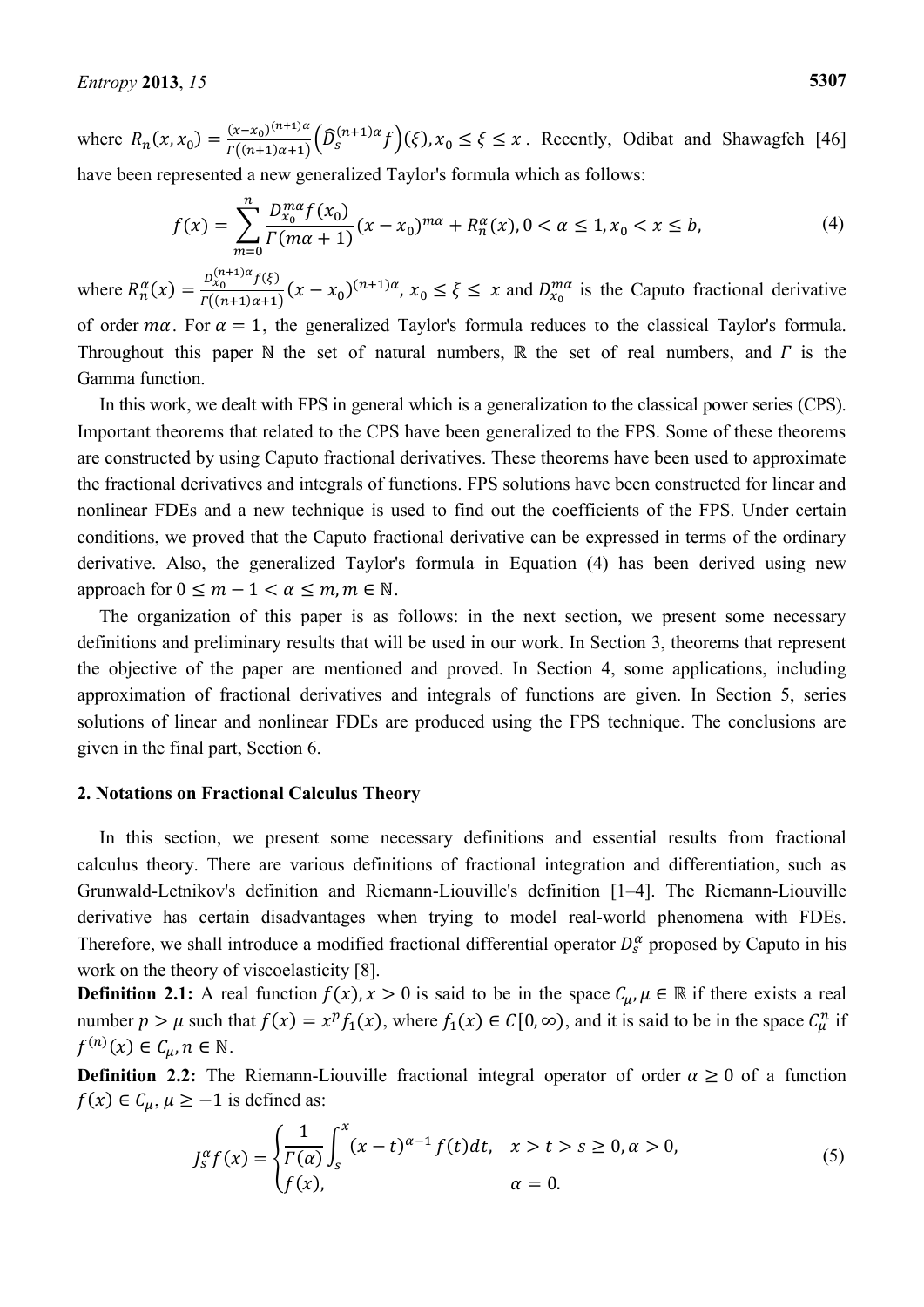Properties of the operator  $J_s^{\alpha}$  can be found in [1–4], we mention here only the following: for  $f \in C_{\mu}, \mu \ge -1, \alpha, \beta \ge 0, C \in \mathbb{R}$ , and  $\gamma \ge -1$ , we have  $J_{S}^{\alpha}J_{S}^{\beta}f(x) = J_{S}^{\alpha+\beta}f(x) = J_{S}^{\beta}J_{S}^{\alpha}f(x)$ ,  $J_{S}^{\alpha}$  $\overline{c}$  $\frac{c}{\Gamma(\alpha+1)}(x-s)^\alpha$ , and  $J_s^\alpha(x-s)^\gamma = \frac{r}{\Gamma(\alpha+1)}$  $\frac{f(\gamma+1)}{f(\alpha+\gamma+1)}(x-s)^{\alpha+\gamma}.$ 

**Definition 2.3:** The Riemann-Liouville fractional derivative of order  $\alpha > 0$  of  $f \in C_{-1}^n$ ,  $n \in \mathbb{N}$  is defined as:

$$
\widehat{D}_{S}^{\alpha}f(x) = \begin{cases} \frac{d^{n}}{dx^{n}}J^{n-\alpha}f(x), & n-1 < \alpha < n, \\ \frac{d^{n}}{dx^{n}}f(x), & \alpha = n. \end{cases}
$$
\n(6)

In the next definition we shall introduce a modified fractional differential operator  $D_s^{\alpha}$ . **Definition 2.4:** The Caputo fractional derivative of order  $\alpha > 0$  of  $f \in C_{-1}^n$ ,  $n \in \mathbb{N}$  is defined as:

$$
D_s^{\alpha} f(x) = \begin{cases} \n\int_s^{n-\alpha} f^{(n)}(x), & x > s \ge 0, n-1 < \alpha < n, \\ \n\frac{d^n f(x)}{dx^n}, & \alpha = n. \n\end{cases} \tag{7}
$$

For some certain properties of the operator  $D_s^{\alpha}$ , it is obvious that when  $\gamma > -1$ ,  $x > s \ge 0$ , and  $C \in \mathbb{R}$ , we have  $D_s^{\alpha}(x-s)^{\gamma} = \frac{C}{\Gamma(s)}$  $\frac{T(y+1)}{T(y+1-\alpha)}$   $(x-s)^{\gamma-\alpha}$  and  $D_s^{\alpha}C = 0$ .

**Lemma 2.1:** If  $n - 1 < \alpha \le n$ ,  $f \in C_{\mu}^n$ ,  $n \in \mathbb{N}$ , and  $\mu \ge -1$ , then  $D_S^{\alpha}J_S^{\alpha}f(x) = f(x)$  and  $J_S^{\alpha}D_S^{\alpha}$  $f(x) - \sum_{j=0}^{n-1} f^{(j)}(s^+) \frac{(x-s)^j}{i!}$ J  $lim_{j=0}^{n-1} f^{(j)}(s^+) \frac{(x-s)^j}{j!}$ , where  $x > s \ge 0$ .

#### **3. Fractional Power Series Representation**

In this section, we will generalize some important definitions and theorems related with the CPS into the fractional case in the sense of the Caputo definition. New results related to the convergent of the series  $\sum_{n=0}^{\infty} c_n t^{n\alpha}$  are also presented. After that, some results which focus on the radii of convergence for the FPS are utilized.

The following definition is needed throughout this work, especially, in the following two sections regarding the approximating of the fractional derivatives, fractional integrals, and solution of FDEs. **Definition 3.1:** A power series representation of the form

$$
\sum_{n=0}^{\infty} c_n (t - t_0)^{n\alpha} = c_0 + c_1 (t - t_0)^{\alpha} + c_2 (t - t_0)^{2\alpha} + \cdots,
$$
\n(8)

where  $0 \le m - 1 < \alpha \le m$  and  $t \ge t_0$  is called a FPS about  $t_0$ , where t is a variable and  $c_n$ 's are constants called the coefficients of the series.

As a special case, when  $t_0 = 0$  the expansion  $\sum_{n=0}^{\infty} c_n t^{n\alpha}$  is called a fractional Maclaurin series. Notice that in writing out the term corresponding to  $n = 0$  in Equation (8) we have adopted the convention that  $(t - t_0)^0 = 1$  even when  $t = t_0$ . Also, when  $t = t_0$  each of the terms of Equation (8) vanishes for  $n \ge 1$  and so. On the other hand, the FPS (8) always converges when  $t = t_0$ . For the sake of simplicity of our notation, we shall treat only the case where  $t_0 = 0$  in the first four theorems. This is not a loss of the generality, since the translation  $t' = t - t_0$  reduces the FPS about  $t_0$  to the FPS about 0. **Theorem 3.1:** We have the following two cases for the FPS  $\sum_{n=0}^{\infty} c_n t^{n\alpha}$ ,  $t \ge 0$ :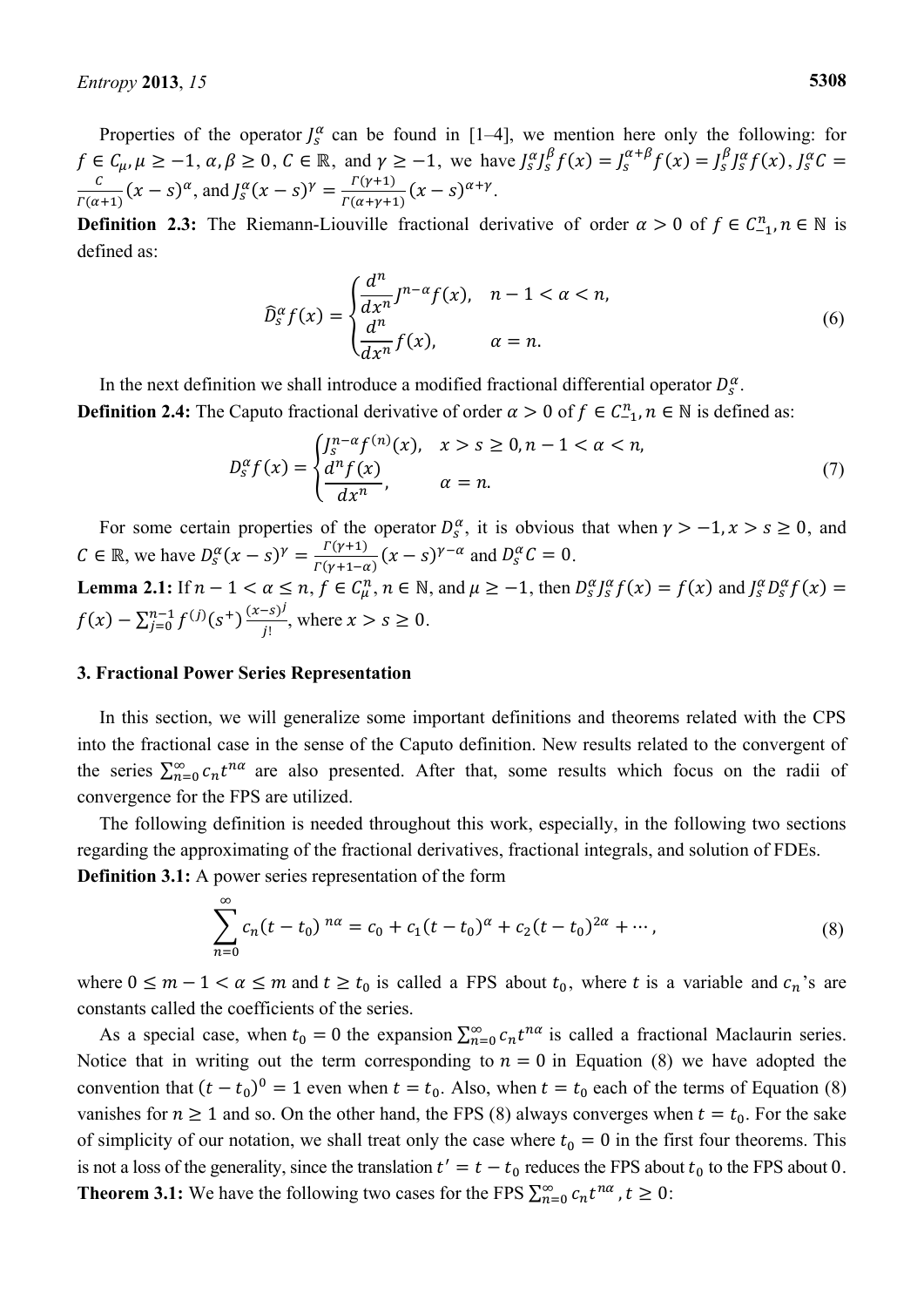- (1) If the FPS  $\sum_{n=0}^{\infty} c_n t^{n\alpha}$  converges when  $t = b > 0$ , then it converges whenever  $0 \le t < b$ ,
- (2) If the FPS  $\sum_{n=0}^{\infty} c_n t^{n\alpha}$  diverges when  $t = d > 0$ , then it diverges whenever  $t > d$ .

**Proof:** For the first part, suppose that  $\sum c_n b^{n\alpha}$  converges. Then, we have  $\lim_{n\to\infty} c_n b^{n\alpha} = 0$ . According to the definition of limit of sequences with  $\varepsilon = 1$ , there is a positive integer N such that  $|c_n b^{n\alpha}| < 1$  whenever  $n \ge N$ . Thus, for  $n \ge N$ , we have  $|c_n t^{n\alpha}| = \left|\frac{c_n b^{n\alpha} t^n}{b^{n\alpha}}\right|$  $b^{nu}$  |  $\cdots$  |  $b$ | |  $b$  $\left|\frac{a_t}{n\alpha}\right| = |c_n b^{n\alpha}| \left|\frac{t}{b}\right|$  $\boldsymbol{n}$  $\overline{\phantom{a}}$ na<br>. Again, if  $0 \le t < b$ , then  $\left| \frac{t}{b} \right|$  $\overline{b}$  $\alpha$  < 1, so  $\sum \frac{t}{h}$  $\overline{b}$  $\sum_{n=1}^{\infty}$  is a convergent geometric series. Therefore, by the comparison test, the series  $\sum_{n=N}^{\infty} |c_n t^{n\alpha}|$  is convergent. Thus the series  $\sum c_n t^{n\alpha}$  is absolutely convergent and therefore convergent. To prove the remaining part, suppose that  $\sum c_n d^{n\alpha}$  diverges. Now, if t is any number such that  $t > d > 0$ , then  $\sum c_n t^{n\alpha}$  cannot converge because, by Case 1, the convergence of  $\sum c_n t^{n\alpha}$  would imply the convergence of  $\sum c_n d^{n\alpha}$ . Therefore,  $\sum c_n d^{n\alpha}$  diverges whenever  $t > d$ . This completes the proof.

**Theorem 3.2:** For the FPS  $\sum_{n=0}^{\infty} c_n t^{n\alpha}$ ,  $t \ge 0$ , there are only three possibilities:

- (1) The series converges only when  $t = 0$ ,
- (2) The series converges for each  $t \ge 0$ ,
- (3) There is a positive real number R such that the series converges whenever  $0 \le t < R$  and diverges whenever  $t > R$ .

**Proof:** Suppose that neither Case 1 nor Case 2 is true. Then, there are nonzero numbers b and d such that  $\sum c_n t^{n\alpha}$  converges for  $t = b$  and diverges for  $t = d$ . Therefore, the set  $S = \{t | \sum c_n t^n\}$ converges is not empty. By the preceding theorem, the series diverges if  $t > d$ , so  $0 \le t \le d$  for each  $t \in S$ . This says that d is an upper bound for S. Thus, by the completeness axiom, S has a least upper bound R. If  $t > R$ , then  $t \notin S$ , so  $\sum c_n t^{n\alpha}$  diverges. If  $0 \le t < R$ , then t is not an upper bound for S and so there exists  $b \in S$  such that  $b > t$ . Since  $b \in S$  and  $\sum c_n t^{n\alpha}$  converges, so by the preceding theorem  $\sum c_n t^{n\alpha}$  converges, so the proof of the theorem is complete.

**Remark 3.1:** The number R in Case 3 of Theorem 3.2 is called the radius of convergence of the FPS. By convention, the radius of convergence is  $R = 0$  in Case 1 and  $R = \infty$  in Case 2.

**Theorem 3.3:** The CPS  $\sum_{n=0}^{\infty} c_n t^n$ ,  $-\infty < t < \infty$  has radius of convergence R if and only if the FPS  $\sum_{n=0}^{\infty} c_n t^{n\alpha}$ ,  $t \ge 0$  has radius of convergence  $R^{1/\alpha}$ .

**Proof:** If we make the change of variable  $t = x^{\alpha}, x \ge 0$ , then the CPS  $\sum_{n=0}^{\infty} c_n t^n$  becomes  $\sum_{n=0}^{\infty} c_n x^{n\alpha}$ . This series converges for  $0 \le x \le R$ , that is for  $0 \le x \le R^{1/\alpha}$ , and so the FPS  $\sum_{n=0}^{\infty} c_n x^{n\alpha}$  has radius of convergence  $R^{1/\alpha}$ . Conversely, if we make the change of variable  $x^{1/\alpha}, x \ge 0$ , then the FPS  $\sum_{n=0}^{\infty} c_n t^{n\alpha}$  becomes  $\sum_{n=0}^{\infty} c_n x^n$ ,  $x \ge 0$ . In fact, this series converges for  $0 \leq x^{1/\alpha} < R^{1/\alpha}$  that is for  $0 \leq x < R$ . Since the two series  $\sum_{n=0}^{\infty} c_n x^n$ ,  $x \geq 0$  and  $\sum_{n=0}^{\infty} c_n$  $x < \infty$  have the same radius of convergence  $R = \lim_{n \to \infty} \left| \frac{c}{\zeta_n} \right|$  $\frac{c_n}{c_{n+1}}$ , the radius of convergence for the CPS  $\sum_{n=0}^{\infty} c_n x^n$ ,  $-\infty < x < \infty$  is R, so the proof of the theorem is complete.

**Theorem 3.4:** Suppose that the FPS  $\sum_{n=0}^{\infty} c_n t^{n\alpha}$  has radius of convergence  $R > 0$ . If  $f(t)$  is a function defined by  $f(t) = \sum_{n=0}^{\infty} c_n t^{n\alpha}$  on  $0 \le t < R$ , then for  $0 \le m - 1 < \alpha \le m$  and  $0 \le t < R$ , we have:

$$
D_0^{\alpha} f(t) = \sum_{n=1}^{\infty} c_n \frac{\Gamma(n\alpha + 1)}{\Gamma((n-1)\alpha + 1)} t^{(n-1)\alpha},
$$
\n(9)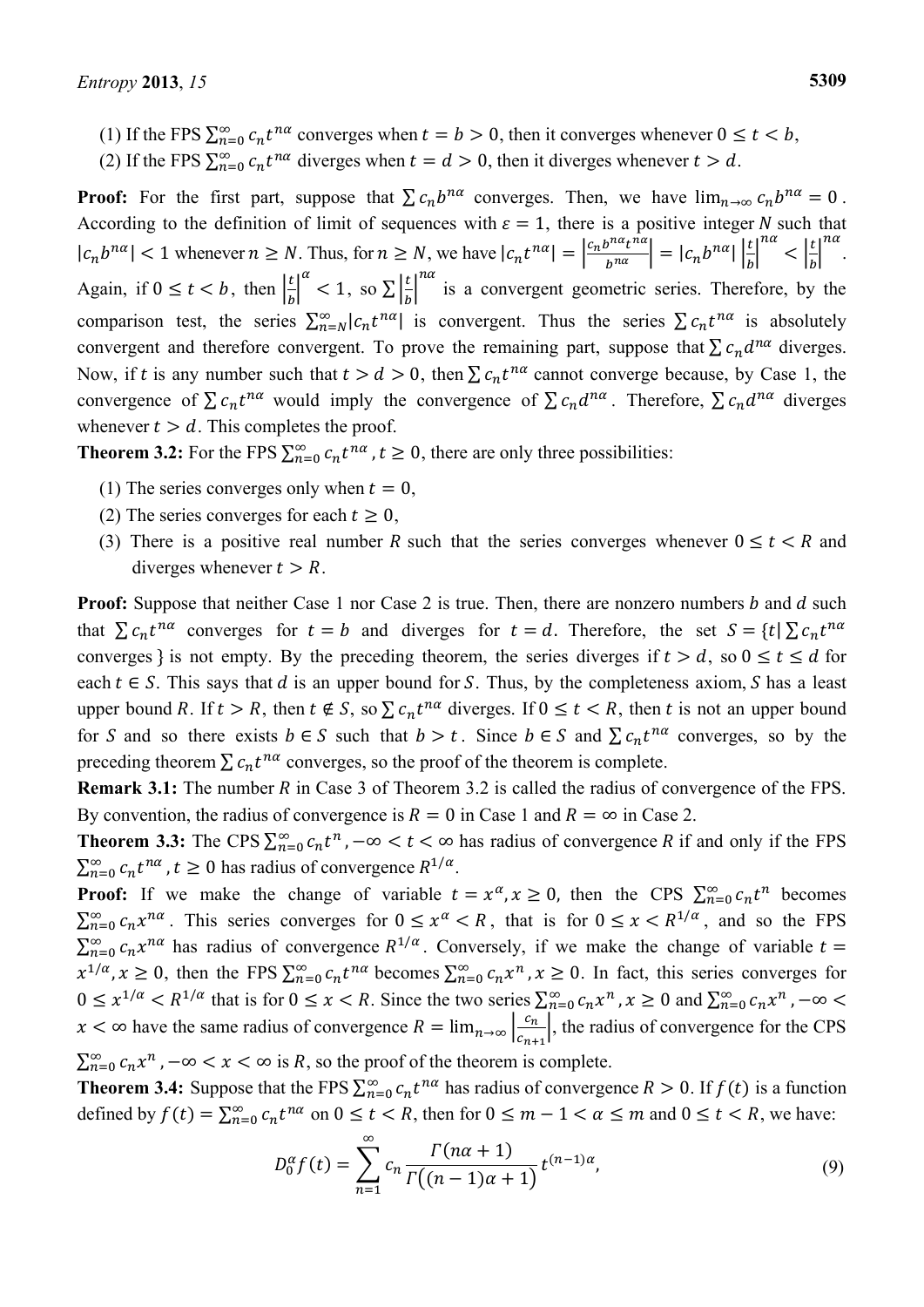*Entropy* **2013**, *15* **5310** 

$$
J_0^{\alpha} f(t) = \sum_{n=0}^{\infty} c_n \frac{\Gamma(n\alpha + 1)}{\Gamma((n+1)\alpha + 1)} t^{(n+1)\alpha}.
$$
 (10)

**Proof:** Define  $g(x) = \sum_{n=0}^{\infty} c_n x^n$  for  $0 \le x < R^{\alpha}$ , where  $R^{\alpha}$  is the radius of convergence. Then:

$$
D_0^{\alpha} g(x) = \frac{1}{\Gamma(m-\alpha)} \int_0^x (x-\tau)^{m-\alpha-1} g^{(m)}(\tau) d\tau
$$
  
\n
$$
= \frac{1}{\Gamma(m-\alpha)} \int_0^x (x-\tau)^{m-\alpha-1} \left( \frac{d^m}{d\tau^m} \sum_{n=0}^\infty c_n \tau^n \right) d\tau
$$
  
\n
$$
= \frac{1}{\Gamma(m-\alpha)} \int_0^x (x-\tau)^{m-\alpha-1} \left( \sum_{n=0}^\infty c_n \frac{d^m}{d\tau^m} \tau^n \right) d\tau
$$
  
\n
$$
= \sum_{n=0}^\infty c_n \left( \frac{1}{\Gamma(m-\alpha)} \int_0^x (x-\tau)^{m-\alpha-1} \left( \frac{d^m}{d\tau^m} \tau^n \right) d\tau \right) = \sum_{n=0}^\infty c_n D_0^{\alpha} (x^n),
$$
\n(11)

where  $0 \le \tau < x < R^{\alpha}$ . On the other hand, if we make the change of variable  $x = t^{\alpha}, t \ge 0$  into Equation (11) and use the properties of the operator  $D_0^{\alpha}$ , we obtain:

$$
D_0^{\alpha} f(t) = D_0^{\alpha} g(t^{\alpha}) = \sum_{n=0}^{\infty} c_n D_0^{\alpha} (t^{n\alpha}), 0 \le t^{\alpha} < R^{\alpha},
$$
\n
$$
= \sum_{n=1}^{\infty} c_n \frac{\Gamma(n\alpha + 1)}{\Gamma((n-1)\alpha + 1)} t^{(n-1)\alpha}, 0 \le t < R.
$$
\n
$$
(12)
$$

For the remaining part, considering the definition of  $g(x)$  above one can conclude that:

$$
J_0^{\alpha} g(x) = \frac{1}{\Gamma(\alpha)} \int_0^x (x - \tau)^{\alpha - 1} g(\tau) d\tau = \frac{1}{\Gamma(\alpha)} \int_0^x (x - \tau)^{\alpha - 1} \left( \sum_{n=0}^\infty c_n \tau^n \right) d\tau
$$
  
= 
$$
\sum_{n=0}^\infty c_n \left( \frac{1}{\Gamma(\alpha)} \int_0^x (x - \tau)^{\alpha - 1} (\tau^n) d\tau \right) = \sum_{n=0}^\infty c_n J_0^{\alpha} (x^n),
$$
 (13)

where  $0 \le \tau < x < R^{\alpha}$ . Similarly, if we make the change of variable  $x = t^{\alpha}, t \ge 0$  into Equation (13), we can conclude that:

$$
J_0^{\alpha} f(t) = J_0^{\alpha} g(t^{\alpha}) = \sum_{n=0}^{\infty} c_n J_0^{\alpha} (t^{n\alpha}), 0 \le t^{\alpha} < R^{\alpha},
$$
\n
$$
= \sum_{n=0}^{\infty} c_n \frac{\Gamma(n\alpha + 1)}{\Gamma((n+1)\alpha + 1)} t^{(n+1)\alpha}, 0 \le t < R.
$$
\n(14)

So the proof of the theorem is complete.

**Theorem 3.5:** Suppose that f has a FPS representation at  $t_0$  of the form:

$$
f(t) = \sum_{n=0}^{\infty} c_n (t - t_0)^{n\alpha}, 0 \le m - 1 < \alpha \le m, t_0 \le t < t_0 + R.
$$
 (15)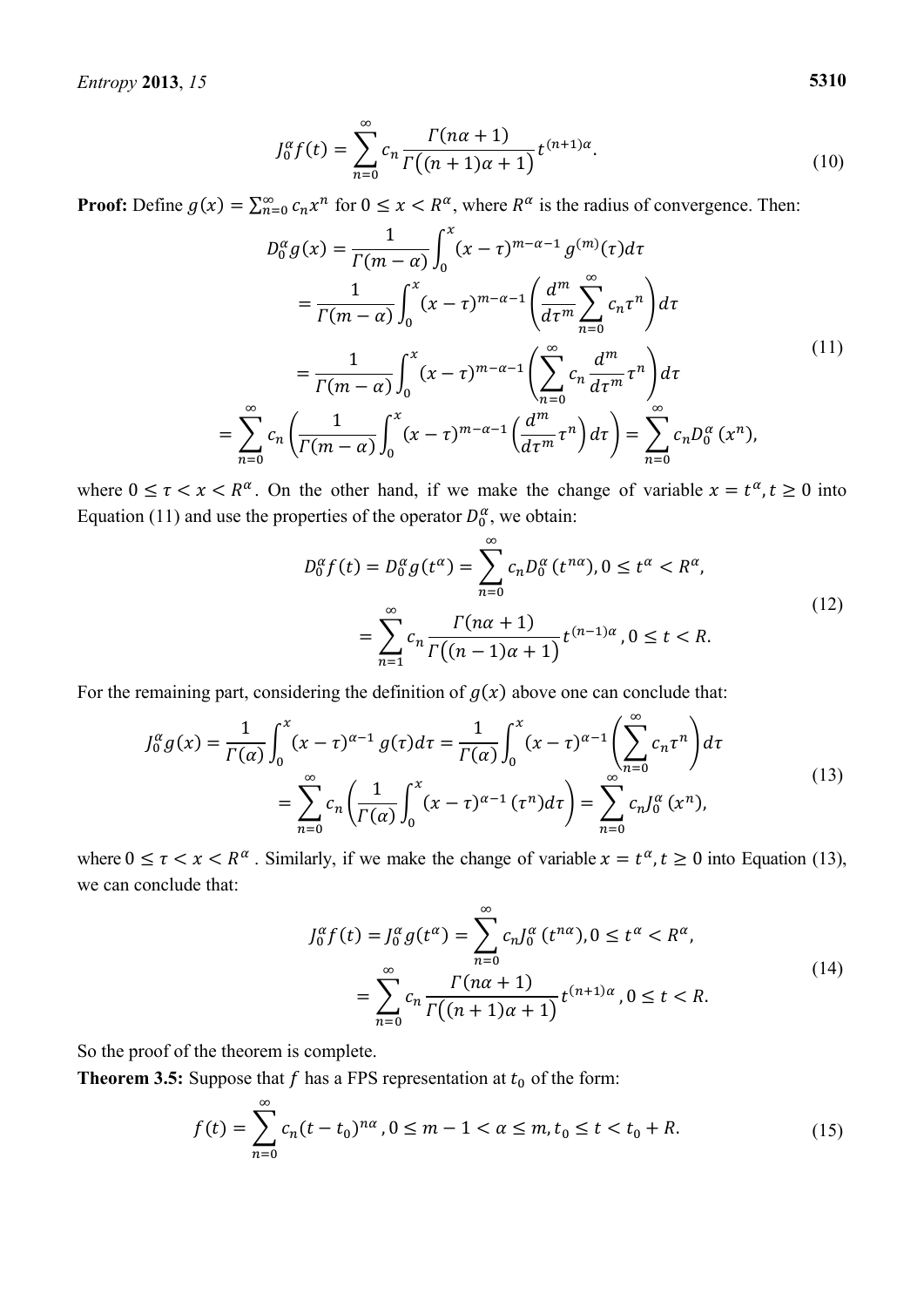If  $f(t) \in C[t_0, t_0 + R)$  and  $D_{t_0}^{n\alpha} f(t) \in C(t_0, t_0 + R)$  for  $n = 0, 1, 2, ...$ , then the coefficients  $c_n$  in Equation (15) will take the form  $c_n = \frac{D_{t_0}^{n\alpha}f(t_0)}{F(n\alpha+1)}$  $\frac{\partial F_0}{\partial (n\alpha+1)}$ , where  $D_{t_0}^{n\alpha} = D_{t_0}^{\alpha} \cdot D_{t_0}^{\alpha} \cdot ... \cdot D_{t_0}^{\alpha}$  (*n*-times).

**Proof:** Assume that  $f$  is an arbitrary function that can be represented by a FPS expansion. First of all, notice that if we put  $t = t_0$  into Equation (15), then each term after the first vanishes and thus we get  $c_0 = f(t_0)$ . On the other aspect as well, by using Equation (9), we have:

$$
D_{t_0}^{\alpha} f(t) = c_1 \Gamma(\alpha + 1) + c_2 \frac{\Gamma(2\alpha + 1)}{\Gamma(\alpha + 1)} (t - t_0)^{\alpha} + c_3 \frac{\Gamma(3\alpha + 1)}{\Gamma(2\alpha + 1)} (t - t_0)^{2\alpha} + \cdots,
$$
 (16)

where  $t_0 \le t < t_0 + R$ . The substitution of  $t = t_0$  into Equation (16) leads to  $c_1 = \frac{p_{t_0}^{\alpha} f(t_0)}{F(\alpha+1)}$  $\frac{\Gamma(0)}{\Gamma(\alpha+1)}$ . Again, by applying Equation (9) on the series representation in Equation (16), one can obtain that:

$$
D_0^{2\alpha} f(t) = c_2 \Gamma(2\alpha + 1) + c_3 \frac{\Gamma(3\alpha + 1)}{\Gamma(\alpha + 1)} (t - t_0)^{\alpha} + c_4 \frac{\Gamma(4\alpha + 1)}{\Gamma(2\alpha + 1)} (t - t_0)^{2\alpha} + \cdots,
$$
 (17)

where  $t_0 \le t < t_0 + R$ . Here, if we put  $t = t_0$  into Equation (17), then the obtained result will be  $c_2 = \frac{D_{t_0}^{2\alpha} f(t_0)}{F(2\alpha+1)}$  $\frac{\sum_{i=0}^{n} \sum_{i=0}^{n} \sum_{i=0}^{n} E_{i}}{r(2\alpha+1)}$ . By now we can see the pattern and discover the general formula for  $c_n$ . However, if we continue to operate  $D_{t_0}^{\alpha}(\cdot)$  *n*-times and substitute  $t = t_0$ , we can get  $c_n = \frac{D_{t_0}^{n\alpha} f(t_0)}{\Gamma(n\alpha + 1)}$  $\frac{\sum_{i=0}^{n} y_i}{\sum_{i=1}^{n} (n\alpha+1)}$ ,  $n = 0,1,2,...$  This completes the proof.

We mention here that the substituting of  $c_n = \frac{D_{t_0}^{n} f(t_0)}{F(n+1)}$  $\frac{\partial u_0}{\partial (n\alpha+1)}$ ,  $n = 0,1,2,...$  back into the series representation of Equation (15) will leads to the following expansion for f about  $t_0$ :

$$
f(t) = \sum_{n=0}^{\infty} \frac{D_{t_0}^{n\alpha} f(t_0)}{\Gamma(n\alpha + 1)} (t - t_0)^{n\alpha}, 0 \le m - 1 < \alpha \le m, t_0 \le t < t_0 + R,
$$
\n(18)

which is the same of the Generalized Taylor's series that obtained in [46] for  $0 < \alpha \le 1$ . **Theorem 3.6:** Suppose that f has a Generalized Taylor's series representation at  $t_0$  of the form:

$$
f(t) = \sum_{n=0}^{\infty} \frac{D_{t_0}^{n\alpha} f(t_0)}{\Gamma(n\alpha + 1)} (t - t_0)^{n\alpha}, 0 \leq m - 1 < \alpha \leq m, t_0 \leq t < t_0 + R. \tag{19}
$$

If  $D_{t_0}^{n\alpha} f(t) \in C(t_0, t_0 + R)$  for  $n = 0, 1, 2, ...$ , then  $D_{t_0}^{n\alpha} f(t_0) = \frac{1}{2}$  $\frac{u+1}{n!}g^{(n)}(t_0)$ , where  $f((t-t_0)^{1/\alpha}+t_0), t_0 \leq t < t_0 + R^{\alpha}.$ 

**Proof:** If we make the change of variable  $t = (x - t_0)^{1/\alpha} + t_0$ ,  $t_0 \le x < t_0 + R^{\alpha}$  into Equation (19), then we obtain:

$$
g(x) = f((x - t_0)^{1/\alpha} + t_0) = \sum_{n=0}^{\infty} \frac{D_{t_0}^{n\alpha} f(t_0)}{\Gamma(n\alpha + 1)} (x - t_0)^n, t_0 \le x < t_0 + R^{\alpha}.\tag{20}
$$

But since, the CPS representation of  $g(x)$  about  $t_0$  takes the form:

$$
g(x) = \sum_{n=0}^{\infty} \frac{g^{(n)}(t_0)}{n!} (x - t_0)^n, t_0 \le x < t_0 + R^{\alpha}.\tag{21}
$$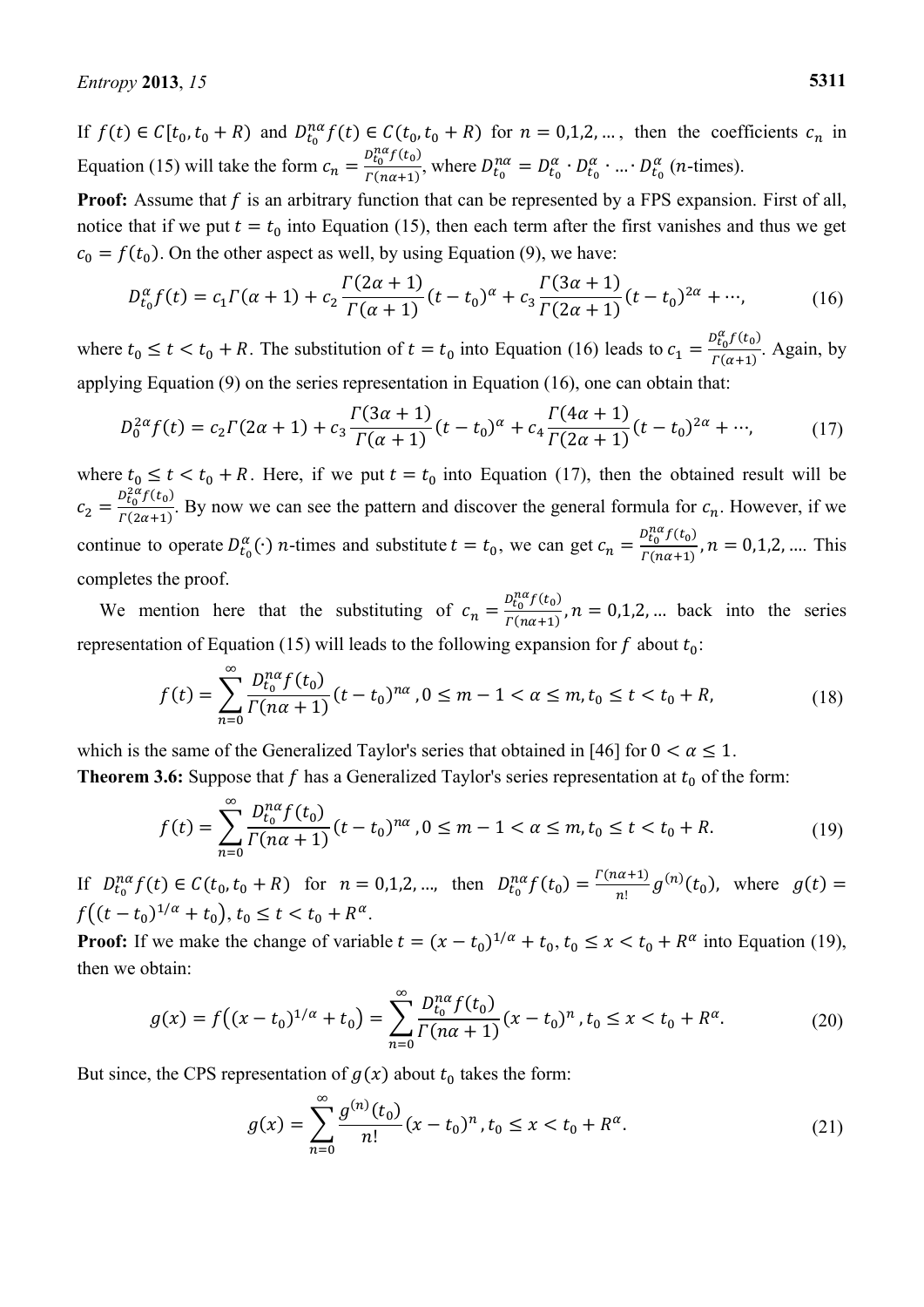Then the two power series expansion in Equations (20) and (21) converge to the same function  $g(x)$ . Therefore, the corresponding coefficients must be equal and thus  $D_{t_0}^{n\alpha} f(t_0) = \frac{P_t}{n\alpha}$  $\frac{a^{(n+1)}}{n!}g^{(n)}(t_0)$ . This completes the proof.

As with any convergent series, this means that  $f(t)$  is the limit of the sequence of partial sums. In the case of the Generalized Taylor's series, the partial sums are  $T_n(t) = \sum_{j=0}^n \frac{D_{t_0}^{1/\alpha} f(t_0)}{F(i\alpha+1)}$  $\int_{j=0}^{n} \frac{t_0^{(1)}(t-t_0)}{\Gamma(j\alpha+1)} (t-t_0)^{j\alpha}$ . In general,  $f(t)$  is the sum of its Generalized Taylor's series if  $f(t) = \lim_{n \to \infty} T_n(t)$ . On the other aspect as well, if we let  $R_n(t) = f(t) - T_n(t)$ , then  $R_n(t)$  is the remainder of the Generalized Taylor's series. **Theorem 3.7:** Suppose that  $f(t) \in C[t_0, t_0 + R)$  and  $D_{t_0}^{j\alpha} f(t) \in C(t_0, t_0 + R)$  for  $j = 0, 1, 2, ..., n + 1$ , where  $0 < \alpha \leq 1$ . Then f could be represented by:

$$
f(t) = \sum_{j=0}^{n} \frac{\left(D_{t_0}^{j\alpha} f\right)(t_0)}{\Gamma(j\alpha + 1)} (t - t_0)^{j\alpha} + J_{t_0}^{(n+1)\alpha} D_{t_0}^{(n+1)\alpha} f(t), t_0 \le t \le t_0 + R. \tag{22}
$$

**Proof:** From the certain properties of the operator  $J_a^{\alpha}$  and Lemma 2.1, one can find that:

$$
J_{t_0}^{(n+1)\alpha} D_{t_0}^{(n+1)\alpha} f(t) = J_{t_0}^{n\alpha} \left( \left( J_{t_0}^{\alpha} D_{t_0}^{\alpha} \right) D_{t_0}^{n\alpha} f(t) \right) = J_{t_0}^{n\alpha} \left( \left( J_{t_0} D_{t_0} \right) D_{t_0}^{n\alpha} f(t) \right)
$$
  
\n
$$
= J_{t_0}^{n\alpha} \left( D_{t_0}^{n\alpha} f(t) - D_{t_0}^{n\alpha} f(t_0) \right) = J_{t_0}^{n\alpha} D_{t_0}^{n\alpha} f(t) - J_{t_0}^{n\alpha} \left( D_{t_0}^{n\alpha} f(t_0) \right)
$$
  
\n
$$
= J_{t_0}^{(n-1)\alpha} \left( \left( J_{t_0} D_{t_0} \right) D_{t_0}^{(n-1)\alpha} f(t) \right) - \left( \frac{\left( D_{t_0}^{n\alpha} f \right) (t_0)}{\Gamma(n\alpha + 1)} (t - t_0)^{n\alpha} \right)
$$
  
\n
$$
= J_{t_0}^{(n-1)\alpha} \left( D_{t_0}^{(n-1)\alpha} f(t) - D_{t_0}^{(n-1)\alpha} f(t_0) \right) - \left( \frac{\left( D_{t_0}^{n\alpha} f \right) (t_0)}{\Gamma(n\alpha + 1)} (t - t_0)^{n\alpha} \right)
$$
  
\n
$$
= J_{t_0}^{(n-2)\alpha} \left( \left( J_{t_0} D_{t_0} \right) D_{t_0}^{(n-2)\alpha} f(t) \right) - \left( \frac{\left( D_{t_0}^{(n-1)\alpha} f \right) (t_0)}{\Gamma(n\alpha + 1)} (t - t_0)^{(n-1)\alpha} \right)
$$
  
\n
$$
- \left( \frac{\left( D_{t_0}^{n\alpha} f \right) (t_0)}{\Gamma(n\alpha + 1)} (t - t_0)^{n\alpha} \right).
$$
 (23)

If we keep repeating of this process, then after  $n$ -times of computations, we can find that  $J_t$  $(n+1)\alpha D(n+1)\alpha f(t) - f(t) - \nabla^n \frac{(D_0^{1\alpha}f)(t_0)}{(t_0^2)}$  $\int_{t=0}^{n} \frac{(t-t_0)^{t} f(t_0)}{f(j_0+1)} (t-t_0)^{j\alpha}$ ,  $t_0 \le t \le t_0 + R$ , so the proof of the theorem is complete.

**Theorem 3.8:** If  $\left| D_{t_0}^{(n+1)\alpha} f(t) \right| \leq M$  on  $t_0 \leq t \leq d$ , where  $0 < \alpha \leq 1$ , then the reminder  $R_n(t)$  of the Generalized Taylor's series will satisfies the inequality:

$$
|R_n(t)| \le \frac{M}{\Gamma((n+1)\alpha + 1)} (t - t_0)^{(n+1)\alpha}, t_0 \le t \le d.
$$
 (24)

**Proof:** First of all, assume that  $D_{t_0}^{j\alpha} f(t)$  exist for  $j = 0,1,2,...,n+1$  and that:

$$
\left| D_{t_0}^{(n+1)\alpha} f(t) \right| \le M, t_0 \le t \le d. \tag{25}
$$

From the definition of the reminder  $R_n(t) = f(t) - \sum_{j=0}^n \frac{D_t^{1/\alpha} f(t_0)}{F(i\alpha+1)}$  $\frac{d}{dz} \frac{d}{dz} \frac{d}{dz} \frac{d}{dz} \frac{d}{dz} (t - t_0)^{j\alpha}$  one can obtain  $R_n(t_0)$  $D_{t_0}^{\alpha}R_n(t_0) = D_{t_0}^{2\alpha}R_n(t_0) = \dots = D_{t_0}^{n\alpha}R_n(t_0) = 0$  and  $D_{t_0}^{(n+1)\alpha}R_n(t) = D_{t_0}^{(n+1)\alpha}f(t), t_0 \le t \le d$ . It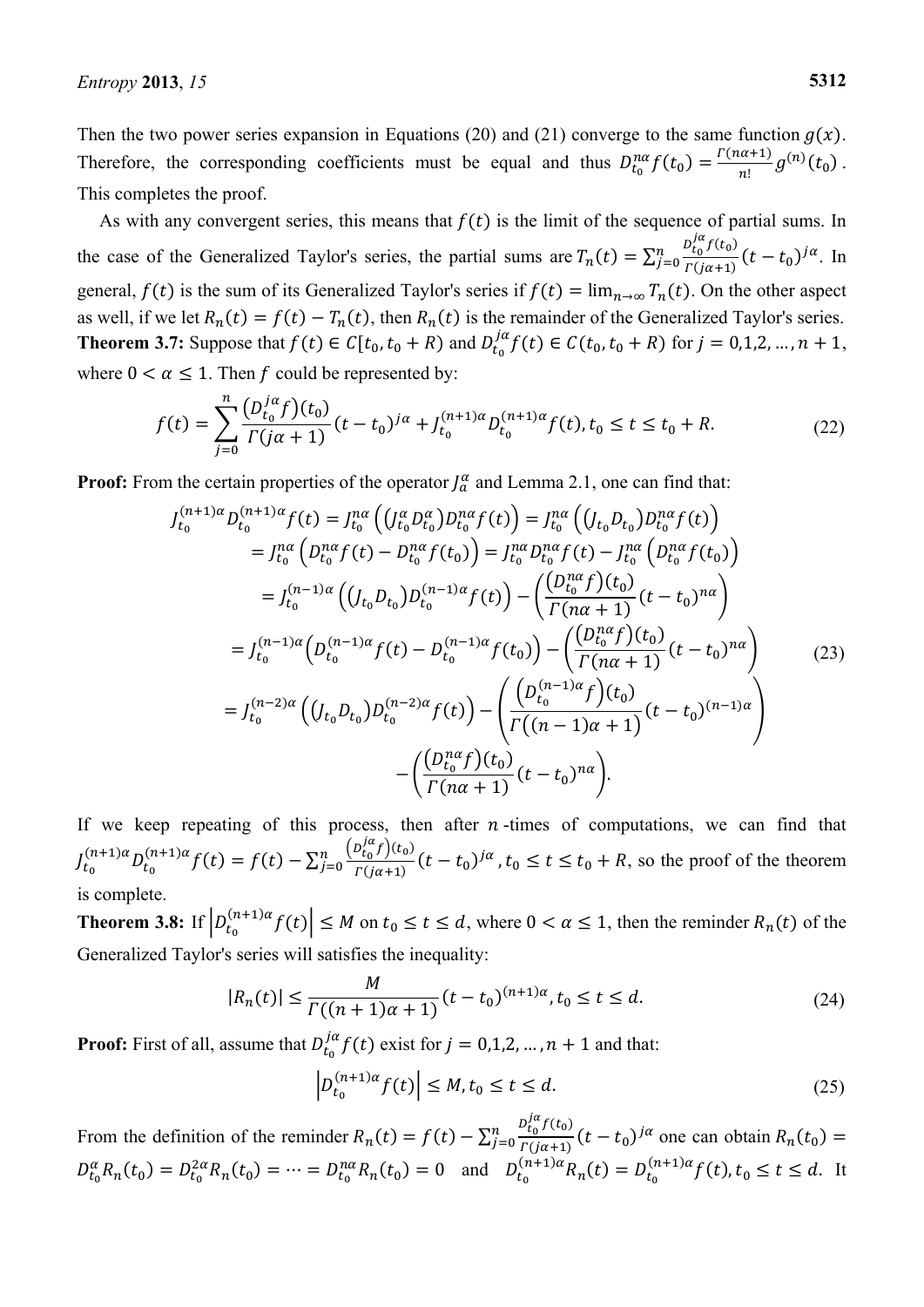follows from Equation (25) that  $\left| D_{t_0}^{(n+1)\alpha} f(t) \right| \leq M$ . Hence,  $-M \leq D_{t_0}^{(n+1)\alpha} f(t) \leq M$ ,  $t_0 \leq t \leq d$ . On the other hand, we have:

$$
J_{t_0}^{(n+1)\alpha}(-M) \le J_{t_0}^{(n+1)\alpha} D_{t_0}^{(n+1)\alpha} f(t) \le J_{t_0}^{(n+1)\alpha}(M). \tag{26}
$$

But since from Theorem 3.7, we get  $J_{t_0}^{(n+1)\alpha} D_{t_0}^{(n+1)\alpha} f(t) = R_n(t)$ . Thus, by performing the operations in Equation (26), we can find the inequality  $-M \frac{(t-t_0)^{6}}{r^{6}}$  $\frac{(t-t_0)^{(n+1)\alpha}}{\Gamma((n+1)\alpha+1)} \leq R_n(t) \leq M \frac{(t-t_0)^{(n+1)\alpha}}{\Gamma((n+1)\alpha+1)}$  $\boldsymbol{l}$ which is equivalent to  $|R_n(t)| \leq \frac{M}{r}$  $\frac{m}{\Gamma((n+1)\alpha+1)}(t-t_0)^{(n+1)\alpha}, t_0 \le t \le d$ , so the proof of the theorem is complete.

**Theorem 3.9:** Suppose that f has a FPS representation at  $t_0$  of the form

$$
f(t) = \sum_{n=0}^{\infty} c_n (t - t_0)^{n\alpha}, 0 \le m - 1 < \alpha \le m, t_0 \le t < t_0 + R,
$$
 (27)

where R is the radius of convergence. Then f is analytic in  $(t_0, t_0 + R)$ .

**Proof:** Let  $g(t) = \sum_{n=0}^{\infty} c_n t^n$ ,  $|t| < R^{\alpha}$  and  $h(t) = (t - t_0)^{\alpha}$ ,  $t_0 \le t < t_0 + R$ ,  $0 \le m - 1 < \alpha \le m$ . Then  $g(t)$  and  $h(t)$  are analytic functions and thus the composition  $(g \circ h)(t) = f(t)$  is analytic in  $(t_0, t_0 + R)$ . This completes the proof.

### **4. Application I: Approximation Fractional Derivatives and Integrals of Functions**

In order to illustrate the performance of the presented results in approximating the fractional derivatives and integrals of functions at a given point we consider two examples. On the other hand, we use Theorems 3.4, 3.6, and the generalized Taylor's series (18) in the approximation step. However, results obtained are found to be in good agreement with each other. In the computation process all the symbolic and numerical computations were performed using the Mathematica 7 software packages. **Application 4.1:** Consider the following non-elementary function:

$$
f(t) = \frac{1}{1 - t^{\alpha}}, \alpha > 0, 0 \le t.
$$
 (28)

The fractional Maclaurin series representation of  $f(t)$  about  $t=0$  is  $\sum_{n=0}^{\infty} \frac{b_0^n}{n!}$  $\sum_{n=0}^{\infty} \frac{\nu_0}{\Gamma(n\alpha+1)} t$ 0. According to Theorem 3.6, we can conclude that  $D_0^{n\alpha} f(0) = \frac{\Gamma(n\alpha+1)}{n!} g^{(n)}(0)$ ,  $\alpha > 0, t \ge 0$ , where  $\boldsymbol{n}$  $g(t) = f(t^{1/\alpha}) = \frac{1}{1-t}$  and  $g^{(n)}(0) = n!$ . In other words, the fractional Maclaurin series of  $f(t)$  can be written as  $\sum_{n=0}^{\infty} t^{n\alpha}$ ,  $\alpha > 0$ ,  $t \ge 0$ . In fact, this is a convergent geometric series with ratio  $t^{\alpha}$ . Thus, the series is convergent for each  $0 \le t^{\alpha} < 1$  and then for each  $0 \le t < 1$ . Therefore  $f(t)$ ,  $0 \le t < 1$  is the sum of its fractional Maclaurin series representation. Note that, this result can be used to approximate the functions  $D_0^{\alpha} f(t)$  and  $J_0^{\alpha} f(t)$  on  $0 \le t < 1$ . However, according to Equation (9), the function  $D_0^{\alpha} f(t)$  can be approximated by the kth-partial sum of its expansion as follows:

$$
D_0^{\alpha} f(t) \cong \sum_{n=1}^k \frac{\Gamma(n\alpha + 1)}{\Gamma((n-1)\alpha + 1)} t^{(n-1)\alpha}, \alpha > 0, 0 \le t < 1.
$$
 (29)

Our next goal is to approximate the function  $D_0^{\alpha} f(t)$  in numerical values. To do so, Table 1 shows approximate values of  $D_0^{\alpha} f(t)$  for different values of t and  $\alpha$  on  $0 \le t < 1$  in step of 0.1 when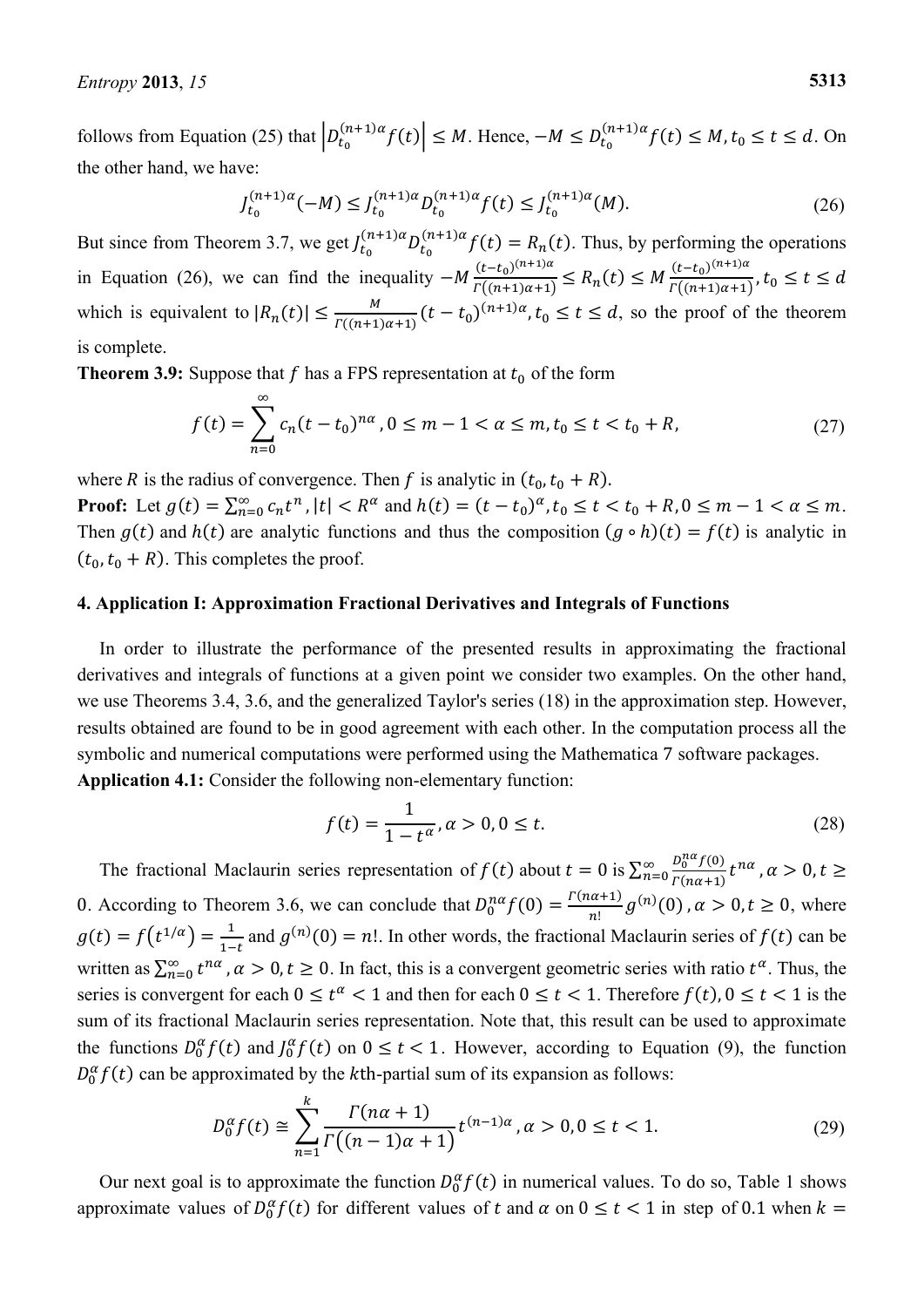. It is to be noted that in order to improve the results, we can compute more approximation terms for different values of  $t$  and  $\alpha$ .

Similarly, we can use Equation (10) to approximate the function  $J_0^{\alpha} f(t)$  in numerical values by the  $k$ th-partial sum of its expansion as:

$$
J_0^{\alpha} f(t) \cong \sum_{n=0}^{k} \frac{\Gamma(n\alpha + 1)}{\Gamma((n+1)\alpha + 1)} t^{(n+1)\alpha}, \alpha > 0, 0 \le t < 1.
$$
 (30)

Table 2 shows approximate values of  $J_0^{\alpha} f(t)$  for different values of t and  $\alpha$  on  $0 \le t < 1$  in step of 0.1 when  $k = 10$ . As in the previous table and results, it should to be noted that computing more terms of the series representation will increase the accuracy of the approximations and thus a good approximation can be obtained.

|              | $\alpha = 0.5$ | $\alpha = 0.75$ | $\alpha = 1.5$ | $\alpha = 2$ |
|--------------|----------------|-----------------|----------------|--------------|
| $\mathbf{0}$ | 0.886227       | 0.919063        | 1.329340       | 2            |
| 0.1          | 1.448770       | 1.253617        | 1.481250       | 2.123057     |
| 0.2          | 1.918073       | 1.619507        | 1.814089       | 2.531829     |
| 0.3          | 2.499525       | 2.113559        | 2.385670       | 3.370618     |
| 0.4          | 3.261329       | 2.825448        | 3.371164       | 4.994055     |
| 0.5          | 4.277607       | 3.899429        | 5.179401       | 8.295670     |
| 0.6          | 5.635511       | 5.569142        | 8.843582       | 15.839711    |
| 0.7          | 7.437590       | 8.201646        | 17.203979      | 36.370913    |
| 0.8          | 9.803122       | 12.353432       | 38.389328      | 104.441813   |
| 0.9          | 12.869091      | 18.839971       | 95.486744      | 365.976156   |

**Table 1.** The approximate values of  $D_0^{\alpha} f(t)$  when  $k = 10$  for Application 4.1.

**Table 2.** The approximate values of  $J_0^{\alpha} f(t)$  when  $k = 10$  for Application 4.1.

|     | $\alpha = 0.5$ | $\alpha = 0.75$ | $\alpha = 1.5$ | $\alpha = 2$ |
|-----|----------------|-----------------|----------------|--------------|
| 0   | 0              | $\theta$        | 0              | 0            |
| 0.1 | 0.121746       | 0.025296        | 0.000225       | 0.000008     |
| 0.2 | 0.289460       | 0.080361        | 0.001859       | 0.000136     |
| 0.3 | 0.509120       | 0.165975        | 0.006551       | 0.000700     |
| 0.4 | 0.795368       | 0.289398        | 0.016399       | 0.002283     |
| 0.5 | 1.169853       | 0.463570        | 0.034285       | 0.005812     |
| 0.6 | 1.662260       | 0.709964        | 0.064487       | 0.012745     |
| 0.7 | 2.311743       | 1.063626        | 0.114028       | 0.025437     |
| 0.8 | 3.168540       | 1.580987        | 0.195965       | 0.048045     |
| 0.9 | 4.295695       | 2.351284        | 0.338186       | 0.089143     |

**Application 4.2:** Consider the following Mittag-Leffler function:

$$
E_{\alpha}(t) = \sum_{n=0}^{\infty} \frac{1}{\Gamma(n\alpha + 1)} t^n, \alpha > 0, -\infty < t < \infty.
$$
 (31)

The Mittag-Leffler function [47] plays a very important role in the solution of linear FDEs [3,8]. In fact, the solutions of such FDEs are obtained in terms of  $E_\alpha(t^\alpha)$ . Note that  $D_0^{n\alpha} (E_\alpha(t^\alpha))$ for  $n \in \mathbb{N}$  and  $\alpha > 0$ . In [46] the authors have approximated the function  $E_{\alpha}(t^{\alpha})$  for different values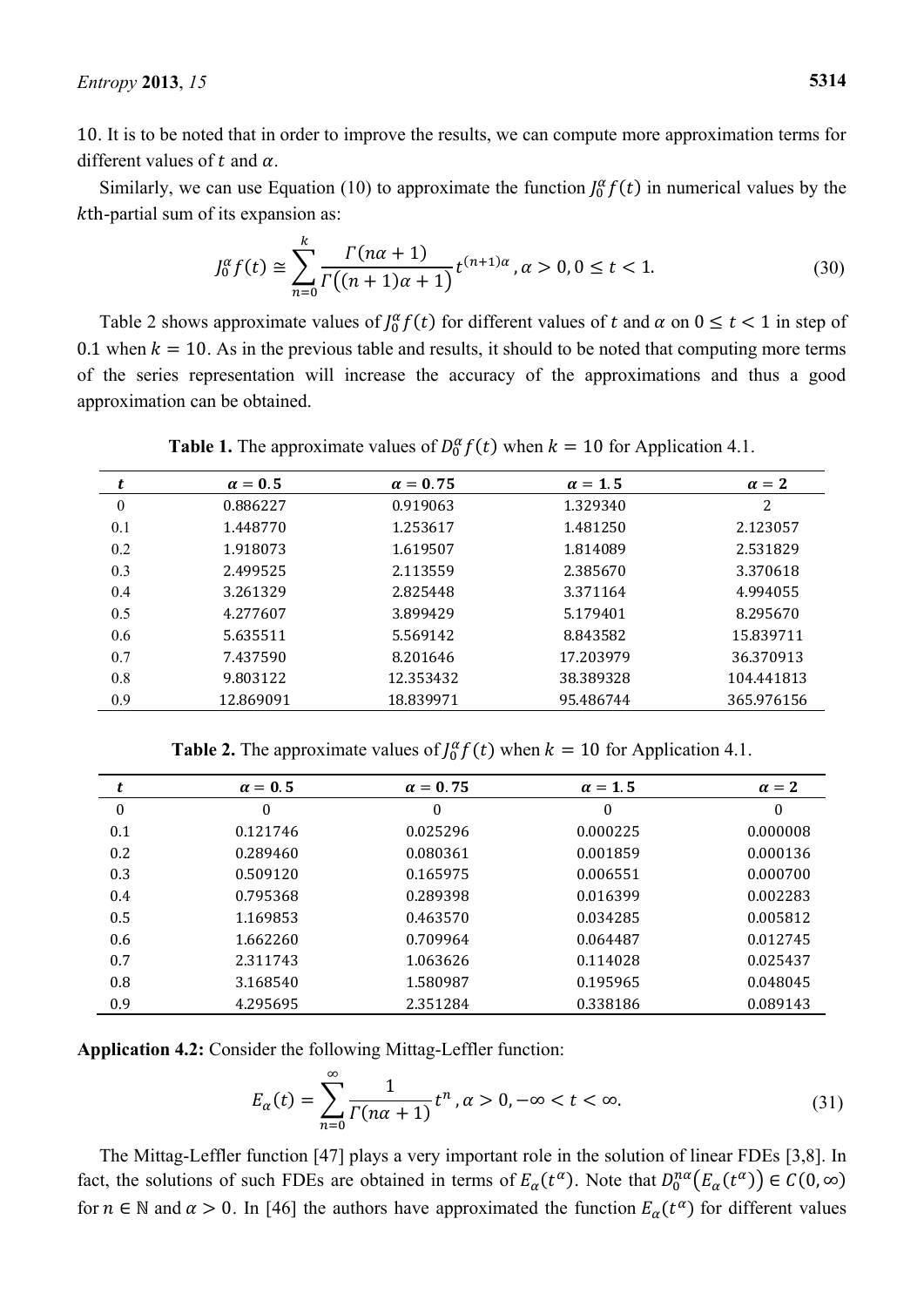of t when  $0 < \alpha \le 1$  by 10-th partial sum of its expansion. However, using Equations (9) and (10) both functions  $D_0^{\alpha}(E_{\alpha}(t^{\alpha}))$  and  $J_0^{\alpha}(E_{\alpha}(t^{\alpha}))$  can be approximated, respectively, by the following  $k$ th-partial sums:

$$
D_0^{\alpha}(E_{\alpha}(t^{\alpha})) \cong \sum_{n=0}^{k} \frac{1}{\Gamma(n\alpha+1)} t^{n\alpha}, \alpha > 0, 0 \le t,
$$
  

$$
J_0^{\alpha}(E_{\alpha}(t^{\alpha})) \cong \sum_{n=0}^{k} \frac{1}{\Gamma((n+1)\alpha+1)} t^{(n+1)\alpha}, \alpha > 0, 0 \le t.
$$
 (32)

Again, to show the validity of our FPS representation in approximating the Mittag-Leffler function, Tables 3 and 4 will tabulate the approximate results of  $D_0^{\alpha}(E_{\alpha}(t^{\alpha}))$  and  $J(E_{\alpha}(t^{\alpha}))$  for different values of t and  $\alpha$  on  $0 \le t \le 4$  in step of 0.4 when  $k = 10$ .

| t            | $\alpha = 0.5$ | $\alpha = 0.75$ | $\alpha = 1.5$ | $\alpha = 2$ |
|--------------|----------------|-----------------|----------------|--------------|
| $\mathbf{0}$ | 1              | 1               | 1              |              |
| 0.4          | 2.430013       | 1.800456        | 1.201288       | 1.081072     |
| 0.8          | 3.991267       | 2.816662        | 1.630979       | 1.337435     |
| 1.2          | 6.220864       | 4.298057        | 2.324700       | 1.810656     |
| 1.6          | 9.451036       | 6.489464        | 3.389416       | 2.577464     |
| 2.0          | 14.097234      | 9.743204        | 4.996647       | 3.762196     |
| 2.4          | 20.683136      | 14.573009       | 7.407121       | 5.556947     |
| 2.8          | 29.857007      | 21.721976       | 11.012177      | 8.252728     |
| 3.2          | 42.406132      | 32.250660       | 16.396938      | 12.286646    |
| 3.6          | 59.270535      | 47.649543       | 24.435073      | 18.312779    |
| 4.0          | 81.556340      | 69.980001       | 36.430382      | 27.308232    |

**Table 3.** The approximate values of  $D_0^{\alpha}(E_{\alpha}(t^{\alpha}))$  when  $k = 10$  for Application 4.2.

**Table 4.** The approximate values of  $J_0^{\alpha}(E_{\alpha}(t^{\alpha}))$  when  $k = 10$  for Application 4.2.

|                  | $\alpha = 0.5$ | $\alpha = 0.75$  | $\alpha = 1.5$   | $\alpha = 2$ |
|------------------|----------------|------------------|------------------|--------------|
| $\boldsymbol{0}$ | 0              | $\boldsymbol{0}$ | $\boldsymbol{0}$ | $\theta$     |
| 0.4              | 1.430036       | 0.800456         | 0.201288         | 0.081072     |
| 0.8              | 2.992286       | 1.816664         | 0.630979         | 0.337435     |
| 1.2              | 5.230333       | 3.298122         | 1.324701         | 0.810656     |
| 1.6              | 8.497108       | 5.490163         | 2.389416         | 1.577464     |
| 2.0              | 13.254431      | 8.747610         | 3.996647         | 2.762196     |
| 2.4              | 20.111627      | 13.592834        | 6.407121         | 4.556947     |
| 2.8              | 29.857352      | 20.792695        | 10.012177        | 7.252728     |
| 3.2              | 43.491129      | 31.463460        | 15.396941        | 11.286646    |
| 3.6              | 62.255682      | 47.211856        | 23.435091        | 17.312779    |
| 4.0              | 87.670285      | 70.321152        | 35.430482        | 26.308232    |

### **5. Application II: Series Solutions of Fractional Differential Equations**

In this section, we use the FPS technique to solve the FDEs subject to given initial conditions. This method is not new, but it is a powerful application on the theorems in this work. Moreover, a new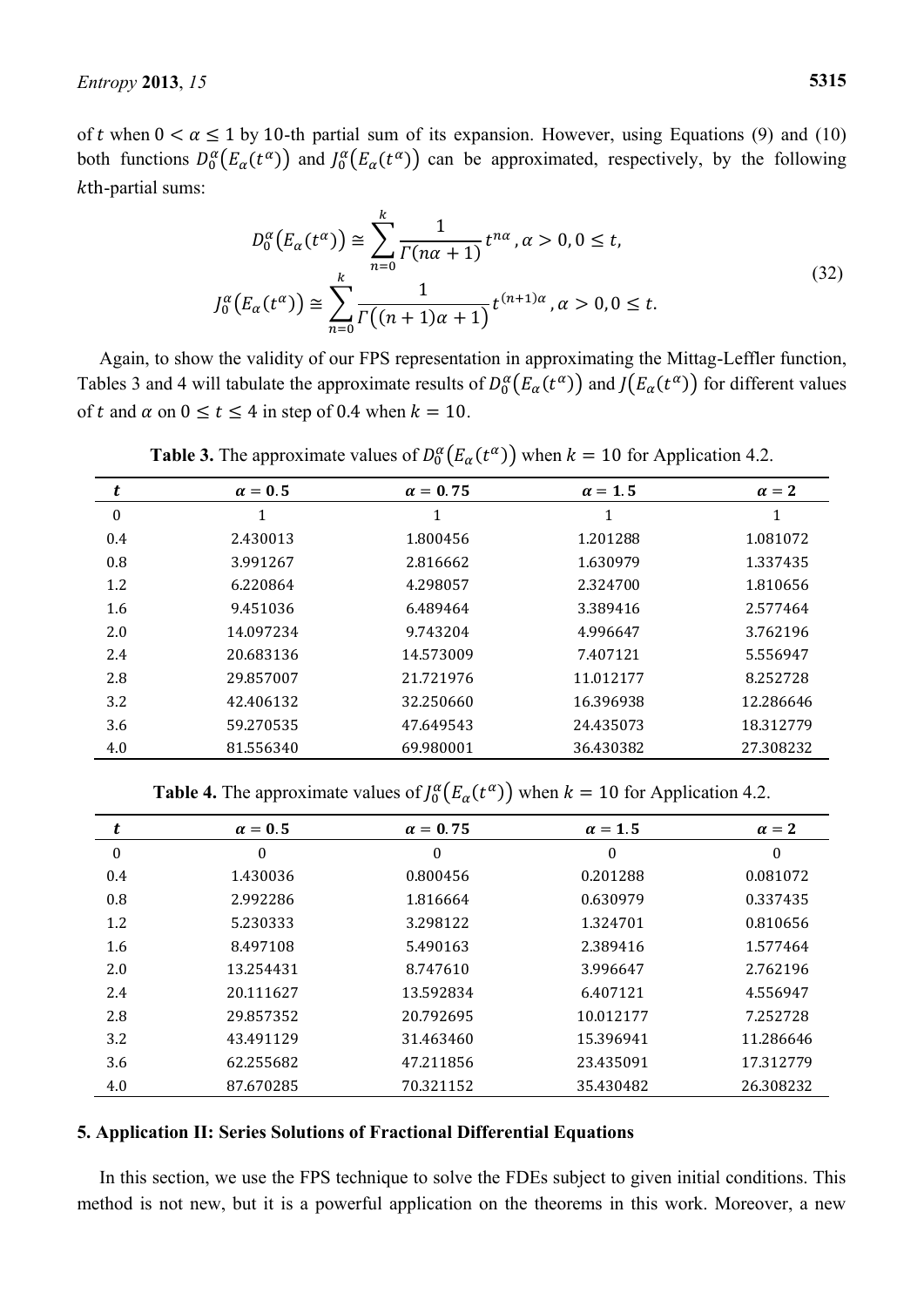technique is applied on the nonlinear FDEs to find out the recurrence relation which gives the value of coefficients of the FPS solution as we will see in Applications (5.3) and (5.4).

**Application 5.1:** Consider the following linear fractional equation [48]:

$$
D_0^{2\alpha} y(t) = -\omega^2 y, 0 < \alpha \le 1, 0 \le t,\tag{33}
$$

subject to the initial conditions:

$$
y(0) = y_0, D_0^{\alpha} y(0) = p_0,
$$
\n(34)

where  $\omega$ ,  $y_0$ , and  $p_0$  are real finite constants.

The FPS technique consists in expressing the solution of Equations (33) and (34) as a FPS expansion about the initial point  $t = 0$ . To achieve our goal, we suppose that this solution takes the form of Equation (8) which is:

$$
y(t) = \sum_{n=0}^{\infty} c_n t^{n\alpha}.
$$
 (35)

From formula (9), we can obtain  $D_0^{\alpha} y(t) = \sum_{n=1}^{\infty} \frac{c}{r}$  $\Gamma$  $\sum_{n=1}^{\infty} \frac{c_n t \left(\frac{n(n+1)}{2}\right)}{r((n-1)\alpha+1)} t^{(n-1)\alpha}$ . On the other hand, it easy to

see that:

$$
D_0^{2\alpha} y(t) = \sum_{n=2}^{\infty} c_n \frac{\Gamma(n\alpha + 1)}{\Gamma((n-2)\alpha + 1)} t^{(n-2)\alpha} = \sum_{n=0}^{\infty} c_{n+2} \frac{\Gamma((n+2)\alpha + 1)}{\Gamma(n\alpha + 1)} t^{n\alpha}.
$$
 (36)

In order to approximate the solution of Equations (33) and (34) substitute the expansion formulas of Equations (35) and (36) into Equation (33), yields that:

$$
\sum_{n=0}^{\infty} c_{n+2} \frac{\Gamma((n+2)\alpha+1)}{\Gamma(n\alpha+1)} t^{n\alpha} + \omega^2 \sum_{n=0}^{\infty} c_n t^{n\alpha} = 0.
$$
 (37)

The equating of the coefficients of  $t^{na}$  to zero in both sides of Equation (37) leads to the following:  $c_{n+2} = \frac{-}{r}$  $\frac{-\omega}{\Gamma((n+2)\alpha+1)}c_n$ ,  $n=0,1,2,...$  Considering the initial conditions (34) one can obtain  $c_0 = y_0$  and  $c_1 = \frac{p}{\Gamma(\alpha)}$  $\frac{p_0}{\Gamma(\alpha+1)}$ . In fact, based on these results the remaining coefficients of  $t^{n\alpha}$  can be divided into two categories. The even index terms and the odd index terms, where the even index terms take the form  $c_2 = -\frac{\omega}{r^{2}a}$  $\frac{\omega^2}{\Gamma(2\alpha+1)} y_0$ ,  $c_4 = \frac{\omega}{\Gamma(4\alpha)}$  $\frac{\omega}{\Gamma(4\alpha+1)}$  y<sub>0</sub>, ..., and so on, and the odd index term which are  $c_3 = -\frac{\omega}{r(3a)}$  $\frac{\omega^2}{\Gamma(3\alpha+1)}p_0$ ,  $c_5 = \frac{\omega}{\Gamma(5\alpha)}$  $\frac{a}{\Gamma(5\alpha+1)}$   $p_0$ , ..., and so on. Therefore, we can obtain the following series expansion solution:

$$
y(t) = y_0 \sum_{n=0}^{\infty} \frac{(-1)^n \omega^{2n}}{\Gamma(2n\alpha + 1)} t^{2n\alpha} + p_0 \sum_{n=0}^{\infty} \frac{(-1)^n \omega^{2n}}{\Gamma((2n+1)\alpha + 1)} t^{(2n+1)\alpha}.
$$
 (38)

On the other aspect as well, the exact solution of Equations (33) and (34) in term of the Mittag-Leffler function has the general form which are coinciding with the exact solution:

$$
y(t) = y_0 E_{2\alpha}(-\omega^2 t^{2\alpha}) + p_0 \sum_{n=0}^{\infty} \frac{(-1)^n \omega^{2n}}{\Gamma((2n+1)\alpha+1)} t^{(2n+1)\alpha}.
$$
 (39)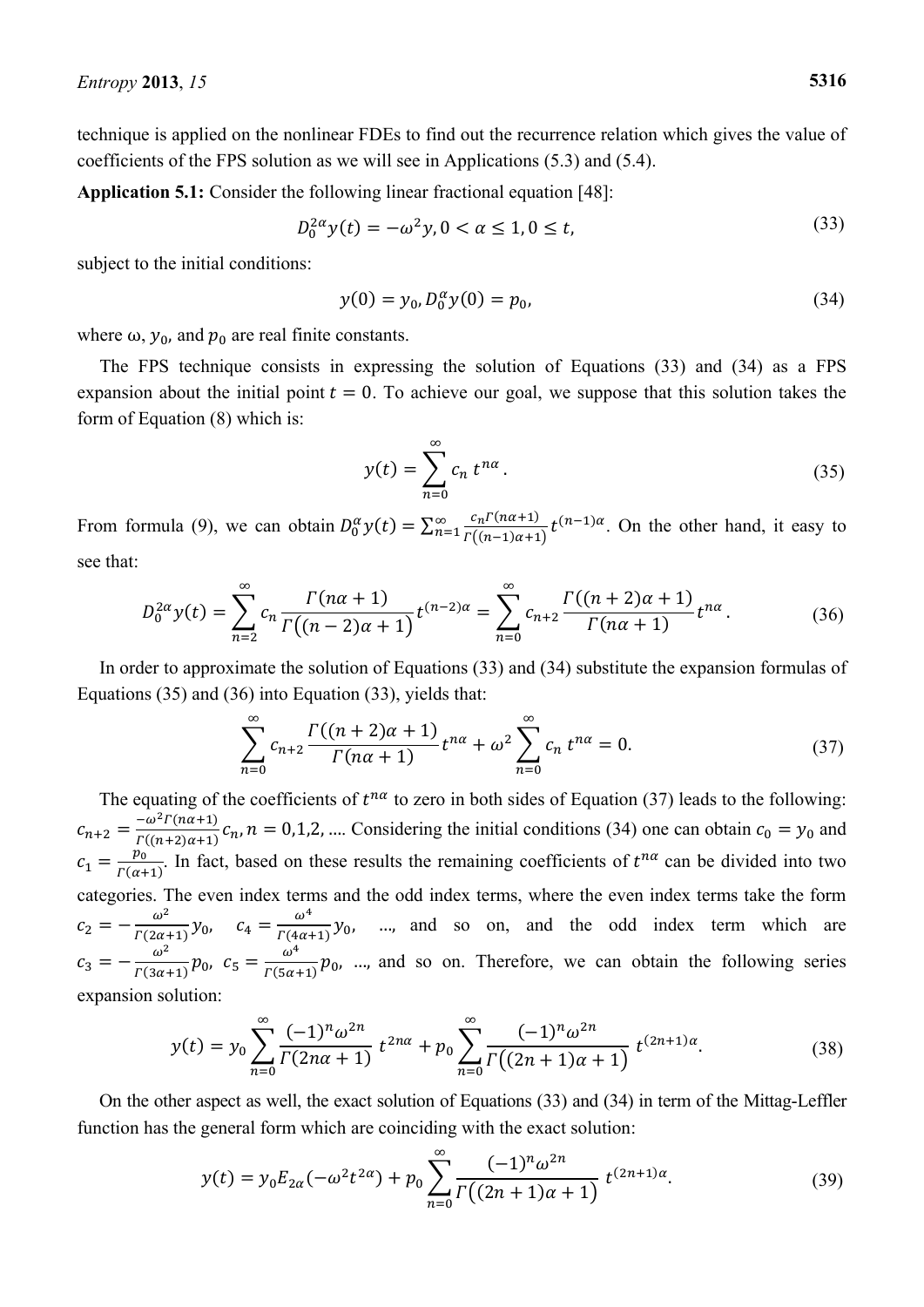**Application 5.2:** Consider the following composite linear fractional equation [39]:

$$
D_0^2 y(t) + D_0^{1/2} y(t) + y(t) = 8, 0 \le t,
$$
\n(40)

subject to the initial conditions:

$$
y(0) = y'(0) = 0.\t\t(41)
$$

Using FPS technique and considering formula (8), the solution  $y(t)$  of Equations (40) and (41) can be written as:

$$
y(t) = \sum_{n=0}^{\infty} c_n t^{\frac{n}{2}}.
$$
 (42)

In order to complete the formulation of the FPS technique, we must compute the functions  $D_0^{1/2}$ y(t),  $D_0^{1}$ y(t), and  $D_0^{2}$ y(t). However, the forms of these functions are giving, respectively, as follows:

$$
D_0^{1/2}y(t) = \sum_{n=0}^{\infty} c_{n+1} \frac{\Gamma\left(\frac{n+1}{2} + 1\right)}{\Gamma\left(\frac{n}{2} + 1\right)} t^{\frac{n}{2}},
$$
  
\n
$$
D_0^1 y(t) = c_1 t^{-\frac{1}{2}} + c_2 + \sum_{\substack{n=3 \ n \equiv 3}}^{\infty} c_n \frac{n}{2} t^{\frac{n-2}{2}},
$$
  
\n
$$
D_0^2 y(t) = \frac{-1}{2} c_1 t^{-\frac{3}{2}} + \frac{3}{4} c_3 t^{-\frac{3}{2}} + \sum_{\substack{n=4 \ n = 4}}^{\infty} c_n \frac{n}{2} \left(\frac{n}{2} - 1\right) t^{\frac{n-4}{2}}.
$$
\n(43)

But since  $\{t | t \ge 0\}$  is the domain of solution, then the values of the coefficients  $c_1$  and  $c_3$  must be zeros. On the other aspect as well, the substituting of the initial conditions (41) into Equation (42) and into  $D_0^1 y(t)$  in Equation (43) gives  $c_0 = 0$  and  $c_2 = 0$ . Therefore, the discretized form of the functions  $y(t)$ ,  $D_0^{1/2}$   $y(t)$ , and  $D_0^2 y(t)$  is obtained. The resulting new form will be as follows:

$$
y(t) = \sum_{n=4}^{\infty} c_n t^{\frac{n}{2}},
$$
  
\n
$$
D_0^{1/2} y(t) = c_4 \frac{2}{\Gamma(\frac{5}{2})} t^{\frac{3}{2}} + \sum_{n=4}^{\infty} c_{n+1} \frac{\Gamma(\frac{n+1}{2}+1)}{\Gamma(\frac{n}{2}+1)} t^{\frac{n}{2}},
$$
  
\n
$$
D_0^2 y(t) = 2c_4 + \frac{15}{4} c_5 t^{\frac{1}{2}} + 6c_6 t + \frac{35}{4} c_7 t^{\frac{3}{2}} + \sum_{n=4}^{\infty} c_{n+4} \frac{n+4}{2} (\frac{n+4}{2} - 1) t^{\frac{n}{2}}.
$$
  
\n(44)

Now, substituting Equation (44) back into Equation (40), equating the coefficients of  $t^{n/2}$  to zero in the resulting equation, and finally identifying the coefficients, we then will obtain recursively the following results:  $c_4 = 4$ ,  $c_5 = 0$ ,  $c_6 = 0$ ,  $c_7 = -\frac{1}{10}$  $\frac{128}{105\sqrt{\pi}}$ , and  $c_{n+4} = -\frac{4}{(n+2)}$  $\frac{4}{(n+2)(n+4)}\left(c_n + c_{n+1}\frac{\binom{n}{2}}{\binom{n}{2}}\right)$  $\frac{1}{2}$  $\frac{1}{2}$ So, the 15th-truncated series approximation of  $y(t)$  is: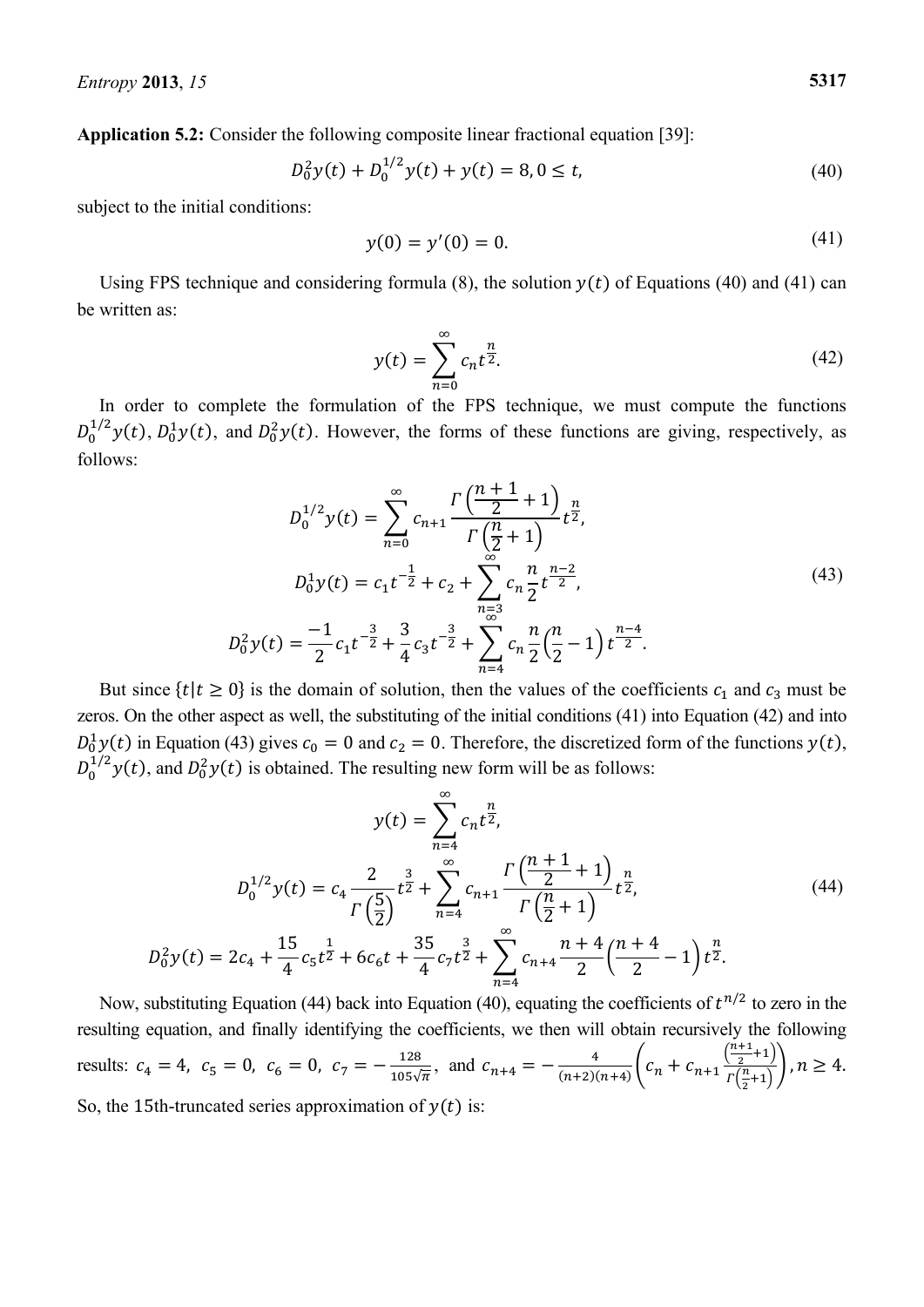$$
y_{15}(t) = 4t^2 - \frac{128}{105\sqrt{\pi}}t^{\frac{7}{2}} - \frac{1}{3}t^4 + \frac{1}{15}t^5
$$
  
+ 
$$
\frac{1024}{10395\sqrt{\pi}}t^{\frac{11}{2}} + \frac{1}{90}t^6 - \frac{1024}{135135\sqrt{\pi}}t^{\frac{13}{2}} - \frac{1}{210}t^7 - \frac{2048}{675675\sqrt{\pi}}t^{\frac{15}{2}}.
$$
 (45)

The FPS technique has an advantage that it is possible to pick any point in the interval of integration and as well the approximate solution and all its derivatives will be applicable. In other words a continuous approximate solution will be obtained. Anyway, Tables 5 shows the 15th-approximate values of  $y(t)$ ,  $D_0^{1/2}y(t)$ , and  $D_0^2y(t)$  and the residual error function for different values of t on  $0 \le t \le 1$  in step of 0.2, where the residual error function is defined as Res $(t) = |D_0^2 y(t) + D_0^{1/2} y(t) + y(t) - 8|$ .

**Table 5:** The 15th-approximate values of  $y(t)$ ,  $D_0^{1/2}y(t)$ , and  $D_0^2y(t)$  and Res(*t*) for Application 5.2.

|     | y(t)     | $\mathbf{y}(t)$ | $D_0^2y(t)$ | Res(t)                    |
|-----|----------|-----------------|-------------|---------------------------|
| 0.0 | 0        | 0               | $\Omega$    | 0                         |
| 0.2 | 0.157037 | 0.525296        | 7.317668    | $6.211481 \times 10^{-7}$ |
| 0.4 | 0.604695 | 1.413213        | 5.982030    | $6.167617 \times 10^{-5}$ |
| 0.6 | 1.290452 | 2.420120        | 4.288506    | $9.217035 \times 10^{-4}$ |
| 0.8 | 2.147228 | 3.409426        | 2.437018    | $6.327666 \times 10^{-3}$ |
| 1.0 | 3.101501 | 4.282177        | 0.587987    | $2.833472 \times 10^{-2}$ |
|     |          |                 |             |                           |

From the table above, it can be seen that the FPS technique provides us with the accurate approximate solution for Equations (40) and (41). Also, we can note that the approximate solution more accurate at the beginning values of the independent interval.

**Application 5.3:** Consider the following nonlinear fractional equation [40]:

$$
D_0^{\alpha} y(t) = y^2(t) + 1, m - 1 < \alpha \le m, 0 \le t,\tag{46}
$$

subject to the initial conditions:

$$
y^{(i)}(0) = 0, i = 0, 1, ..., m - 1,
$$
\n(47)

where  $m$  is a positive integer number.

Similar to the previous discussions, the FPS solution takes the form  $y(t) = \sum_{n=0}^{\infty} c_n t^{n\alpha}$ . On the other hand, according to the initial conditions (47), the coefficient  $c_0$  must be equal to zero. Therefore:

$$
y(t) = \sum_{n=1}^{\infty} c_n t^{n\alpha}.
$$
 (48)

It is known that in the nonlinear FDEs case the finding of recurrence relation that corresponding to the FPS representation and then discovering the values of the coefficients is not easy in general. Therefore, a new technique will be used in this application in order to find out the value of the coefficients of the FPS solution. To achieve our goal, we define the so-called  $\alpha$ kth-order differential equation as follows:

$$
D_0^{\alpha k} \left( D_0^{\alpha} y(t) - y^2(t) - 1 \right) = 0, k = 0, 1, 2, \dots \tag{49}
$$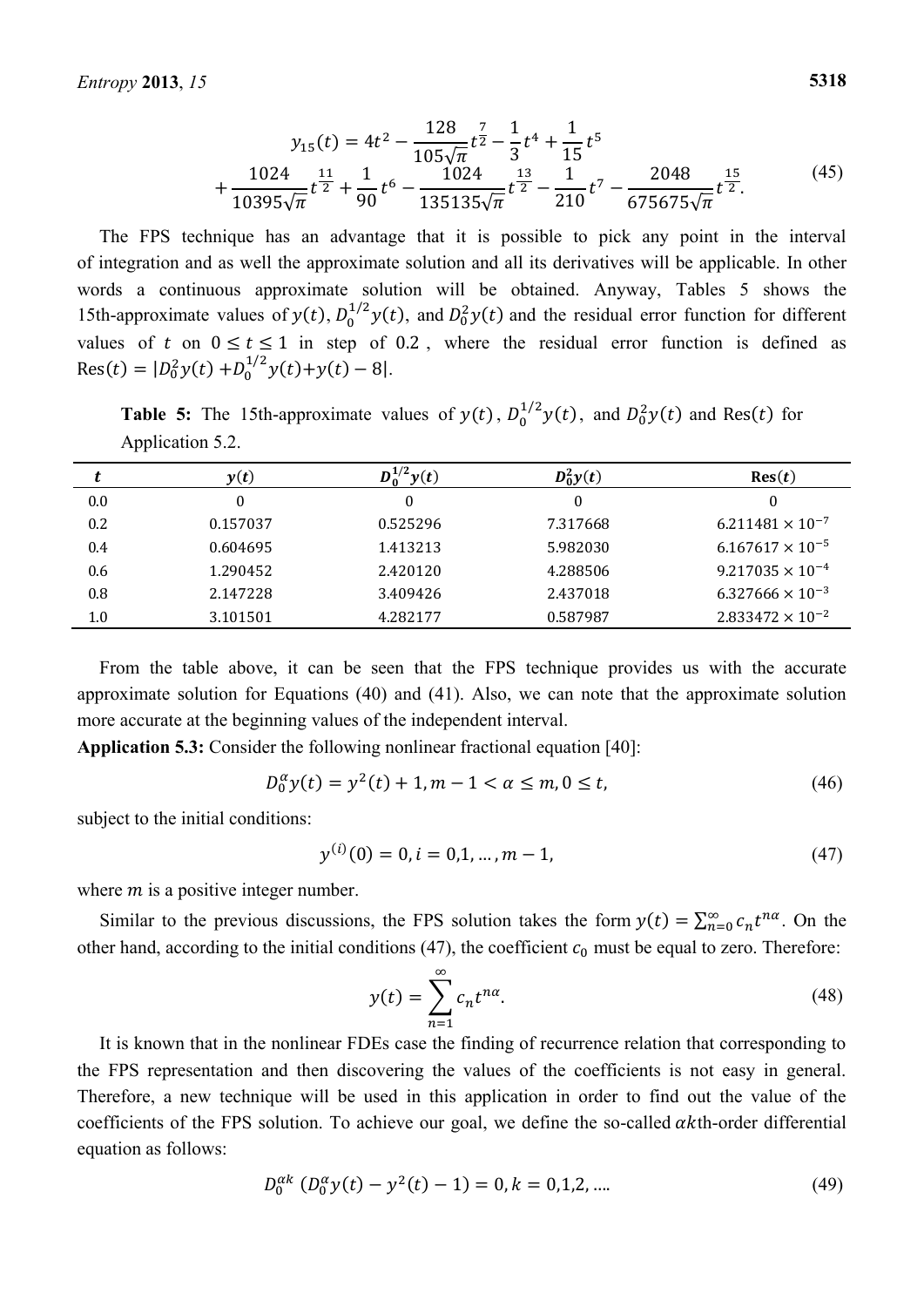It is obvious that when  $k = 0$ , Equation (49) is the same as Equation (46). So, the FPS representation in Equation (48) is a solution for the  $\alpha$ kth-order differential Equation (49); that is:

$$
D_0^{\alpha(k+1)}\left(\sum_{n=1}^{\infty} c_n t^{n\alpha}\right) - D_0^{\alpha k}\left(\sum_{n=1}^{\infty} c_n t^{n\alpha}\right)^2 - D_0^{\alpha k}(1) = 0, k = 0, 1, 2, .... \tag{50}
$$

According to Equation (9) a new discretized version of Equation (50) will be obtained and is given as:

$$
\sum_{n=k+1}^{\infty} c_n \frac{\Gamma(n\alpha+1)}{\Gamma((n-k-1)\alpha+1)} t^{(n-k-1)\alpha} - \sum_{n=k}^{\infty} \left( \sum_{j=0}^n c_j c_{n-j} \right)
$$
\n
$$
\times \frac{\Gamma(n\alpha+1)}{\Gamma((n-k)\alpha+1)} t^{(n-k)\alpha} = \chi_k,
$$
\n(51)

where  $\chi_k = 1$  if  $k = 0$  and  $\chi_k = 0$  if  $k \ge 1$ . From Theorems 3.2 and 3.4, the  $\alpha k$ th-derivative of the FPS representation, Equation (48), is convergent at least at  $t = 0$ , for  $k = 0,1,2,...$  Therefore, the substituting  $t = 0$  into Equation (51) gives the following recurrence relation which determine the values of the coefficients  $c_n$  of  $t^{n\alpha}$ :  $c_0 = 0$ ,  $c_1 = \frac{1}{r(c)}$  $\frac{1}{\Gamma(\alpha+1)}$ , and  $c_{k+1} = \frac{r}{\Gamma(\alpha+1)}$  $\boldsymbol{l}$  $\int_{j=0}^{k} c_j c_{k-j}$  for  $k = 1, 2, \dots$  If we collect and substitute these value of the coefficients back into Equation (48), then the exact solution of Equations (46) and (47) has the general form which is coinciding with the general expansion:

$$
y(t) = \frac{1}{\Gamma(\alpha+1)} t^{\alpha} + \frac{\Gamma(2\alpha+1)}{(\Gamma(\alpha+1))^{2} \Gamma(3\alpha+1)} t^{3\alpha}
$$
  
+2\frac{\Gamma(2\alpha+1)\Gamma(4\alpha+1)}{(\Gamma(\alpha+1))^{3} \Gamma(3\alpha+1)\Gamma(5\alpha+1)} t^{5\alpha} + \cdots. (52)

In fact, these coefficients are the same as coefficients of the series solution that obtained by the Adomian decomposition method [40]. Moreover, if  $\alpha = 1$ , then the series solution for Equations (46) and (47) will be:

$$
y(t) = t + \frac{t^3}{3} + \frac{2t^5}{15} + \frac{17t^7}{315} + \frac{62t^9}{2835} + \frac{1382t^{11}}{155925} + \dots = \tan t,\tag{53}
$$

which agrees well with the exact solution of Equations (46) and (47) in the ordinary sense.

Table 6 shows the 15th-approximate values of  $y(t)$  and the residual error function for different values of t and  $\alpha$  on  $0 \le t \le 1$  in step of 0.2, where the residual error function is defined as  $\text{Res}(t) = |D_0^{\alpha} y(t) - y^2(t) - 1|$ . However, the computational results below provide a numerical estimate for the convergence of the FPS technique. It is also clear that the accuracy obtained using the present technique is advanced by using only a few approximation terms. In addition, we can conclude that higher accuracy can be achieved by evaluating more components of the solution. In fact, the results reported in this table confirm the effectiveness and good accuracy of the technique.

**Application 5.4:** Consider the following composite nonlinear fractional equation [40]:

$$
D_0^{2\alpha} y(t) = (D_0^{\alpha} y(t))^2 + 1, \frac{1}{2} < \alpha \le 1, 0 \le t,
$$
\n(54)

subject to the initial conditions: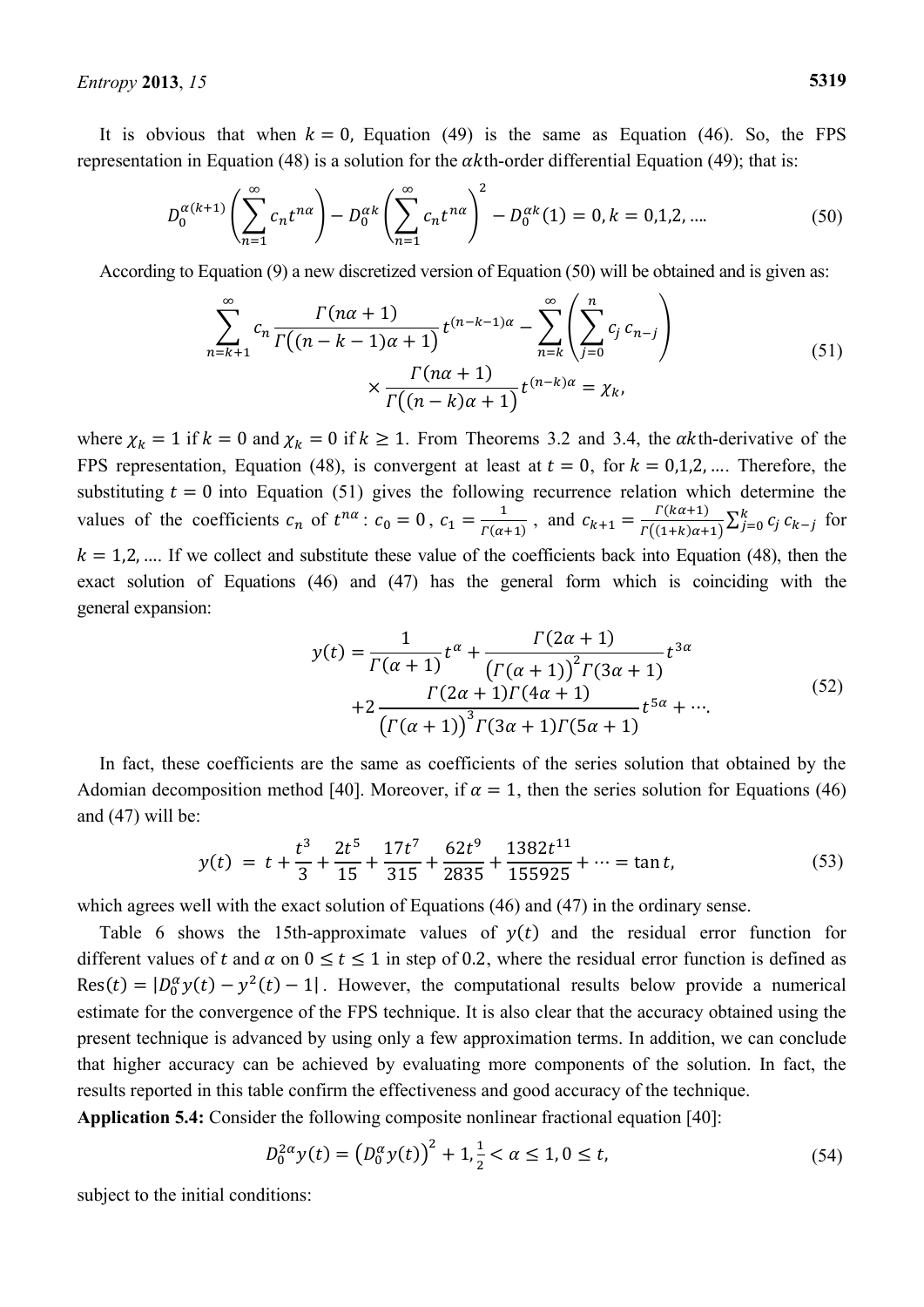$$
y(0) = c_0, D_0^{\alpha} y(0) = c_1,
$$
\n(55)

where  $c_0$  and  $c_1$  are real finite constants.

**Table 6:** The 15th-approximate values of  $y(t)$  and Res $(t)$  for Application 5.3.

| t   | $y(t; \alpha = 1.5)$ | $Res(t; \alpha = 1.5)$     | $y(t; \alpha = 2.5)$ | $Res(t; \alpha = 2.5)$     |
|-----|----------------------|----------------------------|----------------------|----------------------------|
| 0.0 | 0                    | $\Omega$                   | 0                    |                            |
| 0.2 | 0.067330             | $2.034437 \times 10^{-17}$ | 0.005383             | $3.109055 \times 10^{-16}$ |
| 0.4 | 0.191362             | $4.370361 \times 10^{-17}$ | 0.030450             | $1.252591 \times 10^{-15}$ |
| 0.6 | 0.356238             | $2.850815 \times 10^{-13}$ | 0.083925             | $7.275543 \times 10^{-16}$ |
| 0.8 | 0.563007             | $2.897717 \times 10^{-10}$ | 0.172391             | $1.022700 \times 10^{-15}$ |
| 1.0 | 0.822511             | $6.341391 \times 10^{-8}$  | 0.301676             | $1.998026 \times 10^{-16}$ |

Again, using FPS expansion, we assume that the solution  $y(t)$  of Equations (54) and (55) can be expanded in the form of  $y(t) = \sum_{n=0}^{\infty} c_n t^{n\alpha}$ . Thus, the so-called  $\alpha$ kth-order differential equation of Equations  $(54)$  and  $(55)$  is:

$$
D_0^{ka} \left[ \left( D_0^{2\alpha} \sum_{n=0}^{\infty} c_n t^{n\alpha} \right) - \left( D_0^{\alpha} \sum_{n=0}^{\infty} c_n t^{n\alpha} \right)^2 - 1 \right] = 0, k = 0, 1, 2, .... \tag{56}
$$

According to Equation (9) and the Cauchy product for infinite series, the discretized form of Equation (56) is obtained as follows:

$$
D_0^{k\alpha} \left[ \sum_{n=2}^{\infty} c_n \frac{\Gamma(n\alpha+1)}{\Gamma((n-2)\alpha+1)} t^{(n-2)\alpha} - \sum_{n=0}^{\infty} \left( \sum_{j=0}^n c_{j+1} c_{n-j+1} \frac{\Gamma((j+1)\alpha+1)}{\Gamma(j\alpha+1)} \frac{\Gamma((n-j+1)\alpha+1)}{\Gamma((n-j)\alpha+1)} \right) t^{n\alpha} - 1 \right] = 0.
$$
 (57)

In fact, Equation (57) can be easily reduces depending on Equation (9) once more into the equivalent form as:

$$
\sum_{n=k+2}^{\infty} c_n \frac{\Gamma(n\alpha+1)}{\Gamma((n-k-2)\alpha+1)} t^{(n-k-2)\alpha}
$$
  

$$
-\sum_{n=k}^{\infty} \left( \sum_{j=0}^{n} c_{j+1} c_{n-j+1} \frac{\Gamma((j+1)\alpha+1)\Gamma((n-j+1)\alpha+1)}{\Gamma(j\alpha+1)} \right) \times \frac{\Gamma(n\alpha+1)}{\Gamma((n-k)\alpha+1)} t^{(n-k)\alpha} = \chi_k,
$$
 (58)

where  $\chi_k = 1$  if  $k = 0$  and  $\chi_k = 0$  if  $k \ge 1$ . However, the substituting of  $t = 0$  into Equation (58) gives the following recurrence relation which determines the values of the coefficients  $c_n$  of  $t^{n\alpha}$ :  $c_0$  and  $c_1$  are arbitrary,  $c_2 = \frac{1 + c_1^2 (r(\alpha + 1))^2}{r(2\alpha + 1)}$  $\frac{c_1^2(I'(\alpha+1))}{\Gamma(2\alpha+1)}$ , and  $c_{k+2} = \frac{I'}{\Gamma(i)}$  $\boldsymbol{l}$ k<br>j Ľ  $\boldsymbol{l}$  $\frac{\Gamma((k-j+1)\alpha+1)}{\Gamma((k-j)\alpha+1)}$  for  $k = 1, 2, \dots$ . Therefore, by easy calculations we can obtain that the general solution of Equations (54) and (55) agree well with the following expansion:

$$
y(t) = c_0 + c_1 t^{\alpha} \tag{59}
$$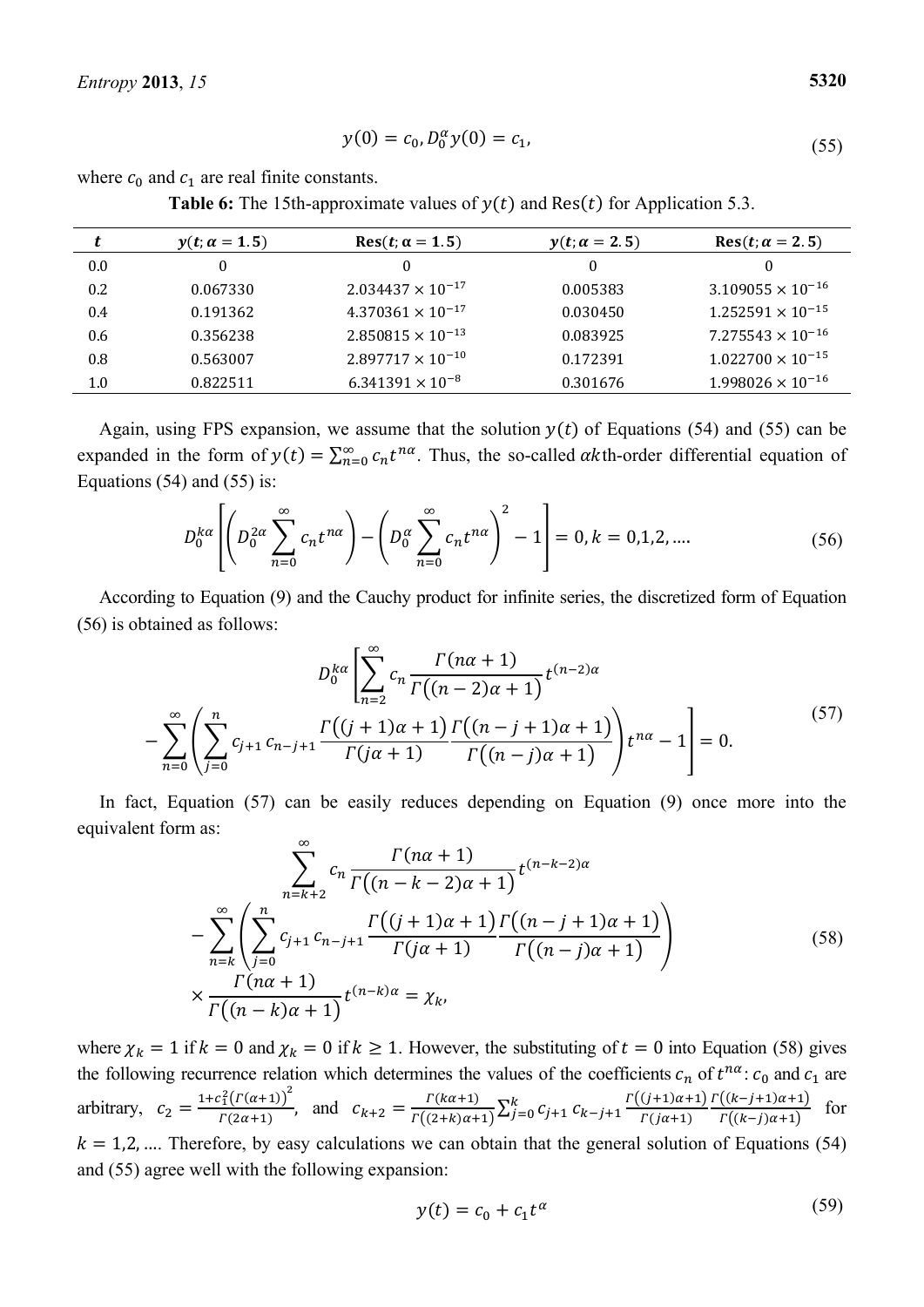$$
+\frac{1+c_1^2(\Gamma(\alpha+1))^2}{\Gamma(2\alpha+1)}t^{2\alpha}+\frac{2c_1\Gamma(1+\alpha)(1+c_1^2(\Gamma(1+\alpha))^2)}{\Gamma[1+3\alpha]}t^{3\alpha}+\cdots
$$

For easy calculations and new generalization, one can assigns some specific values for the two constant  $c_0$  and  $c_1$  in the set of real or complex numbers.

### **6. Conclusions**

The fundamental goal of this work has been to generalize the main theorems of the CPS into the FPS. The goal has been achieved successfully, whereby the Caputo fractional derivatives definition has been used to construct some of these theorems and relations. A Generalized Taylor's formula derived by some authors for  $0 < \alpha \le 1$  can now be circulated for  $m - 1 < \alpha \le m, m \in \mathbb{N}$ . Fractional derivatives are written in terms of ordinary derivatives under some constraints and we hope that in the future, this result can be achieved without any constraints. The theorems which have been proved in this paper are used to approximate the fractional derivatives and integrals of functions that can be written as a FPS representation. These theorems may simplify and modify some of the methods used to solve FDEs and fractional integro-differential equations such as differential transform method, homotopy analysis method, Adomian decomposition method, and others.

### **Acknowledgments**

The authors would like to express their thanks to unknown referees for their careful reading and helpful comments.

### **Conflicts of Interest**

The authors declare no conflict of interest.

### **References**

- 1. Mainardi, F. Fractional calculus: Some basic problems in continuum and statistical mechanics. In *Fractals and Fractional Calculus in Continuum Mechanics*; Carpinteri, A., Mainardi, F., Eds.; Springer-Verlag: Wien, Austria, 1997; pp. 291–348.
- 2. Miller, K.S.; Ross, B. *An Introduction to the Fractional Calculus and Fractional Differential Equations*; John Willy and Sons, Inc.: New York, NY, USA, 1993.
- 3. Oldham, K.B.; Spanier, J. *The Fractional Calculus*; Academic Press: New York, NY, USA, 1974.
- 4. Podlubny, I. *Fractional Differential Equations*; Academic Press: New York, NY, USA, 1999.
- 5. Beyer, H.; Kempfle, S. Definition of physical consistent damping laws with fractional derivatives. *Z. Angew. Math. Mech.* **1995**, *75*, 623–635.
- 6. He, J.H. Some applications of nonlinear fractional differential equations and their approximations*. Sci. Technol. Soc.* **1999**, *15*, 86–90.
- 7. He, J.H. Approximate analytic solution for seepage flow with fractional derivatives in porous media. *Comput. Method. Appl. M.* **1998**, *167*, 57–68.
- 8. Caputo, M. Linear models of dissipation whose Q is almost frequency independent-II. *Geophys. J. Int.*  **1967**, *13*, 529–539.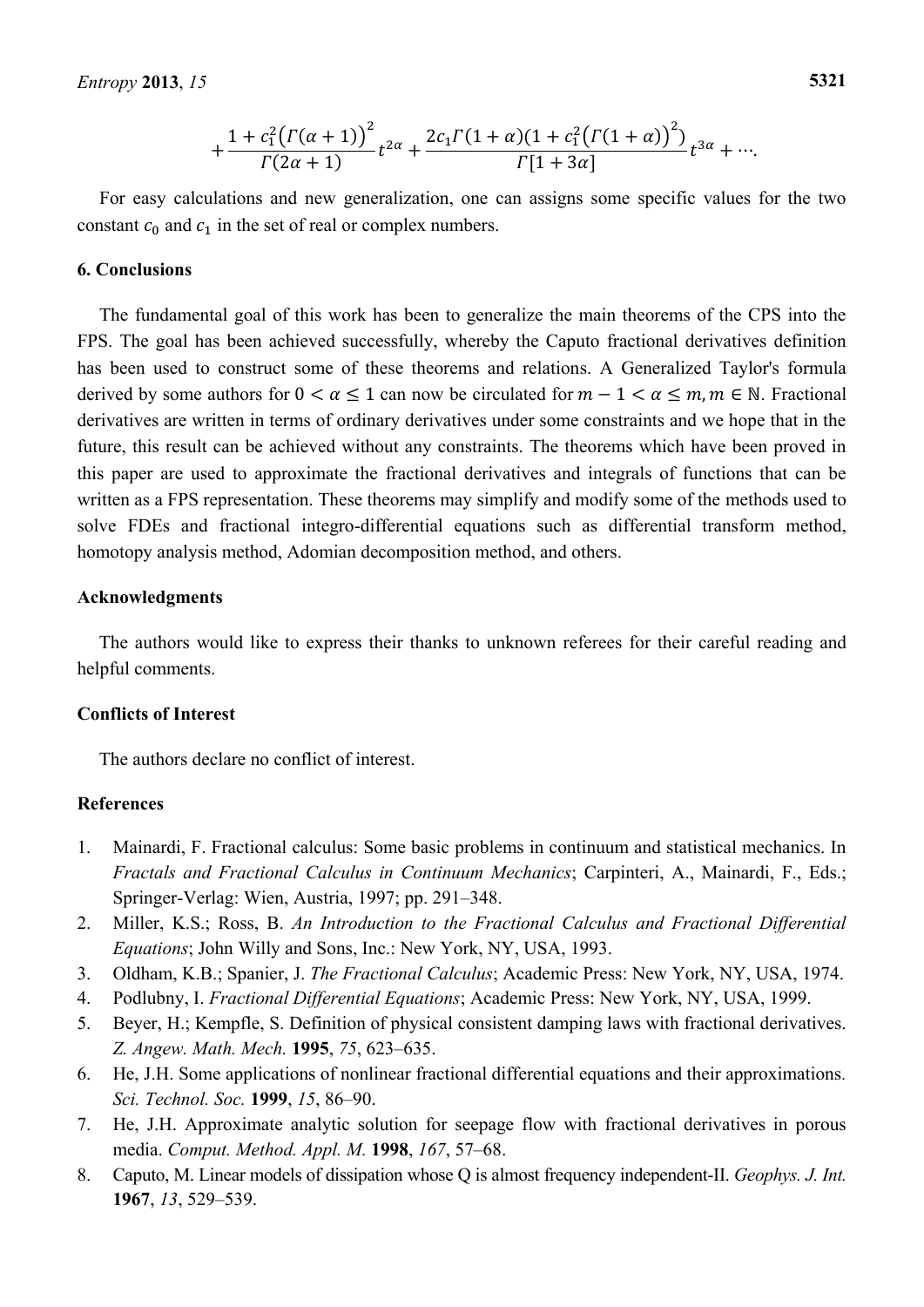- 9. Yan, J.P.; Li, C.P. On chaos synchronization of fractional differential equations. *Chaos, Solitons Fractals* **2007**, *32*, 725–735.
- 10. Sommacal, L.; Melchior, P.; Dossat, A.; Petit, J.; Cabelguen, J.M.; Oustaloup, A.; Ijspeert, A.J. Improvement of the muscle fractional multimodel for low-rate stimulation. *[Biomed. Signal](http://www.sciencedirect.com/science/journal/17468094)  [Process. Control](http://www.sciencedirect.com/science/journal/17468094)* **2007**, *2*, 226–233.
- 11. Silva, M.F.; Machado, J.A.T.; Lopes, A.M. Fractional order control of a hexapod robot. *[Nonlinear Dyn.](http://link.springer.com/journal/11071)* **2004**, *38*, 417–433.
- 12. Mathieu, B.; Melchior, P.; Oustaloup, A.; Ceyral, C. Fractional differentiation for edge detection. *[Signal Process.](http://www.sciencedirect.com/science/journal/01651684)* **2003**, *83*, 2421–2432.
- 13. Zunino, L.; Pérez, D.G.; Martín, M.T.; Garavaglia, M.; Plastino, A.; Rosso, O.A. Permutation entropy of fractional Brownian motion and fractional Gaussian noise. *[Phys. Lett. A](http://www.sciencedirect.com/science/journal/03759601)* **2008**, *372*, 4768–4774.
- 14. Jumarie, G. Path probability of random fractional systems defined by white noises in coarse-grained time applications of fractional entropy. *Frac. Diff. Eq.* **2011**, *1*, 45–87.
- 15. Ubriaco, M.R. Entropies based on fractional calculus. *[Phys. Lett. A](http://www.sciencedirect.com/science/journal/03759601)* **2009**, *373*, 2516–2519.
- 16. Li, H.; Haldane, F.D.M. Entanglement spectrum as a generalization of entanglement entropy: Identification of topological order in non-abelian fractional quantum hall effect states. *Phys. Rev. Lett.*  **2008**, *101*, 010504.
- 17. Hoffmann, K.H.; Essex, C.; Schulzky, C. Fractional diffusion and entropy production. *J. Non-Equilib. Thermodyn.* **1998**, *23*, 166–175.
- 18. Machado, J.A.T. Entropy analysis of integer and fractional dynamical systems. *[Nonlinear Dyn.](http://link.springer.com/journal/11071)*  **2010**, *62*, 371–378.
- 19. Essex, C.; Schulzky, C.; Franz, A.; Hoffmann, K.H. Tsallis and Rényi entropies in fractional diffusion and entropy production. *[Physica A](http://www.sciencedirect.com/science/journal/03784371)* **2000**, *284*, 299–308.
- 20. Cifani, S.; Jakobsen, E.R. Entropy solution theory for fractional degenerate convection–diffusion equations. *Ann. Inst. Henri Poincare C, Non Linear Anal.* **2011**, *28*, 413–441.
- 21. Prehl, J.; Essex, C.; Hoffmann, K.H. Tsallis relative entropy and anomalous diffusion. *Entropy*  **2012**, *14*, 701–706.
- 22. Prehl, J.; Boldt, F.; Essex, C.; Hoffmann, K.H. Time evolution of relative entropies for anomalous diffusion. *Entropy* **2013**, *15*, 2989–3006.
- 23. Prehl, J.; Essex, C.; Hoffmann, K.H. The superdiffusion entropy production paradox in the space-fractional case for extended entropies. *[Physica A](http://www.sciencedirect.com/science/journal/03784371)* **2010**, *389*, 215–224.
- 24. Magin, R.L.; Ingo, C.; Colon-Perez, L.; Triplett, W.; Mareci, T.H. Characterization of anomalous diffusion in porous biological tissues using fractional order derivatives and entropy. *Microporous Mesoporous Mater.* **2013**, *178*, 39–43.
- 25. Kilbas, A.A.; Srivastava, H.M.; Trujillo, J.J. *Theory and Applications of Fractional Differential Equations*, vol. 204 of North-Holland Mathematics Studies; Elsevier Science B.V.: Amsterdam, The Netherlands, 2006.
- 26. Lakshmikantham, V.; Leela, S.; Vasundhara Devi, J. *Theory of Fractional Dynamic Systems*; Cambridge Academic: Cambridge, UK, 2009.
- 27. Apostol, T. *Calculus*; Blaisdell Publishing: Waltham, MA, USA, 1990.
- 28. Chang, Y.F.; Corliss, G. ATOMFT: Solving ODE's and DAE's using Taylor series. *Comput. Math. Appl.* **1994**, *28*, 209–233.
- 29. Sezer, M.; Daşcioğlu, A.A. A Taylor method for numerical solution of generalized pantograph equations with linear functional argument. *J. Comput. Appl. Math.* **2007**, *200*, 217–225.